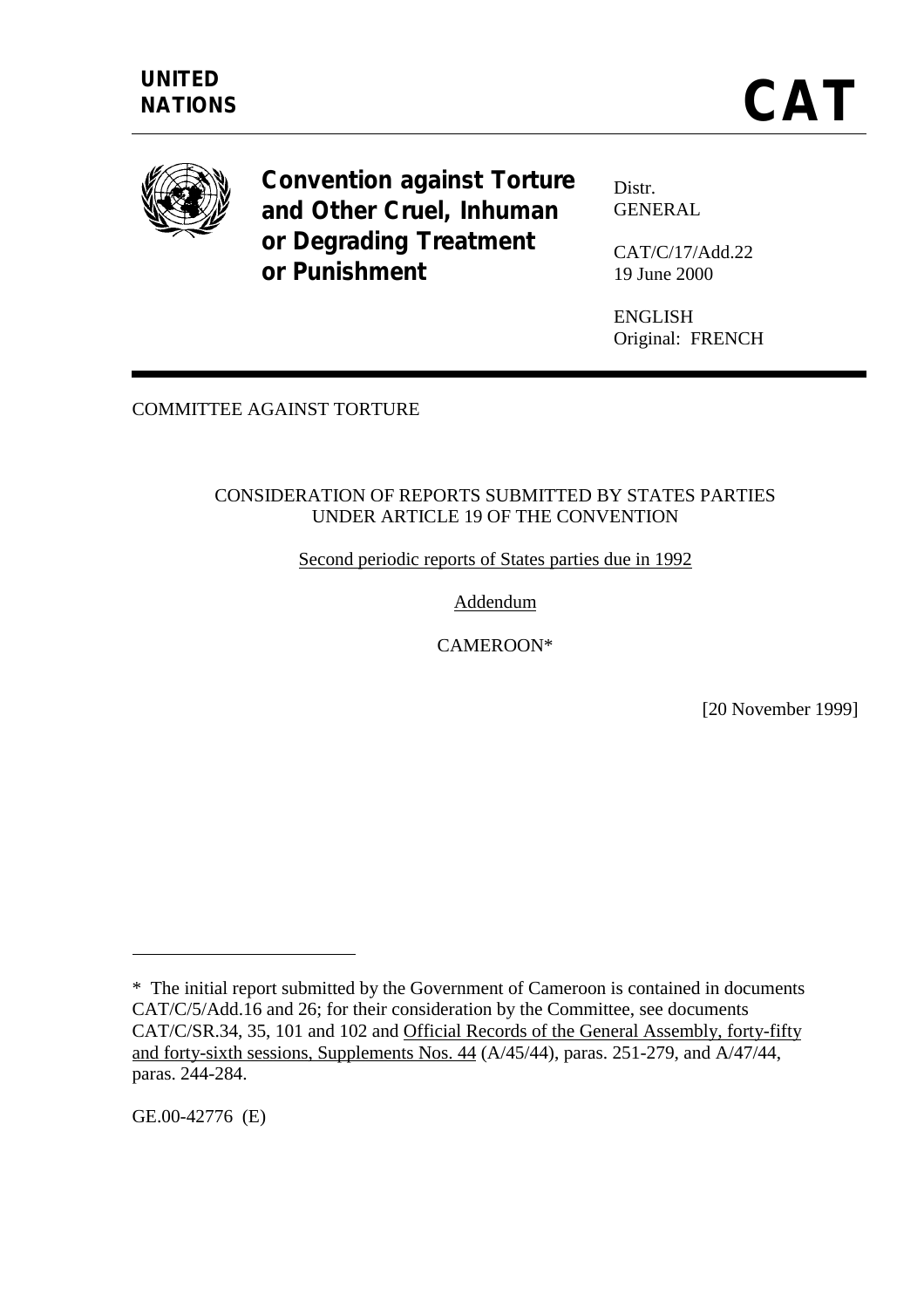# **CONTENTS**

|                                                                                                                        | Paragraphs | Page           |
|------------------------------------------------------------------------------------------------------------------------|------------|----------------|
| Introduction                                                                                                           | $1 - 6$    | $\overline{A}$ |
| <b>PART I</b>                                                                                                          |            |                |
| Information on new measures and new developments relating                                                              |            |                |
|                                                                                                                        | 7 - 74     | 5              |
|                                                                                                                        | $7 - 8$    | 5              |
|                                                                                                                        | $9 - 40$   | 5              |
|                                                                                                                        | $41 - 45$  | 14             |
|                                                                                                                        | $46 - 50$  | 15             |
|                                                                                                                        | 51         | 17             |
|                                                                                                                        | 52         | 17             |
|                                                                                                                        | 53         | 17             |
|                                                                                                                        | 54         | 18             |
|                                                                                                                        | $55 - 66$  | 18             |
|                                                                                                                        | $67 - 68$  | 21             |
|                                                                                                                        | 69         | 21             |
|                                                                                                                        | 70         | 21             |
|                                                                                                                        | $71 - 73$  | 22             |
|                                                                                                                        | 74         | 22             |
| <b>PART TWO</b>                                                                                                        |            |                |
| Additional information requested by the Committee following its                                                        |            |                |
| consideration of the supplementary report of 25 April 1991                                                             | $75 - 93$  | 23             |
| I.<br>Period of time between two interrogations, presence of a<br>lawyer during interrogations and medical examination |            |                |
|                                                                                                                        | $76 - 79$  | 23             |
| Π.<br>Practice of isolation or solitary confinement of the accused                                                     | $80 - 81$  | 23             |
| III.<br>Meaning of the expression "to use force" contained in<br>article 137 of Decree No. 60/280 of 31 December 1960  |            |                |
|                                                                                                                        | $82 - 84$  | 24             |
| Number of cases of compensation of victims of torture<br>IV.                                                           | 85         | 25             |
| Guarantees provided for persons held in police custody<br>V.                                                           | 86         | 25             |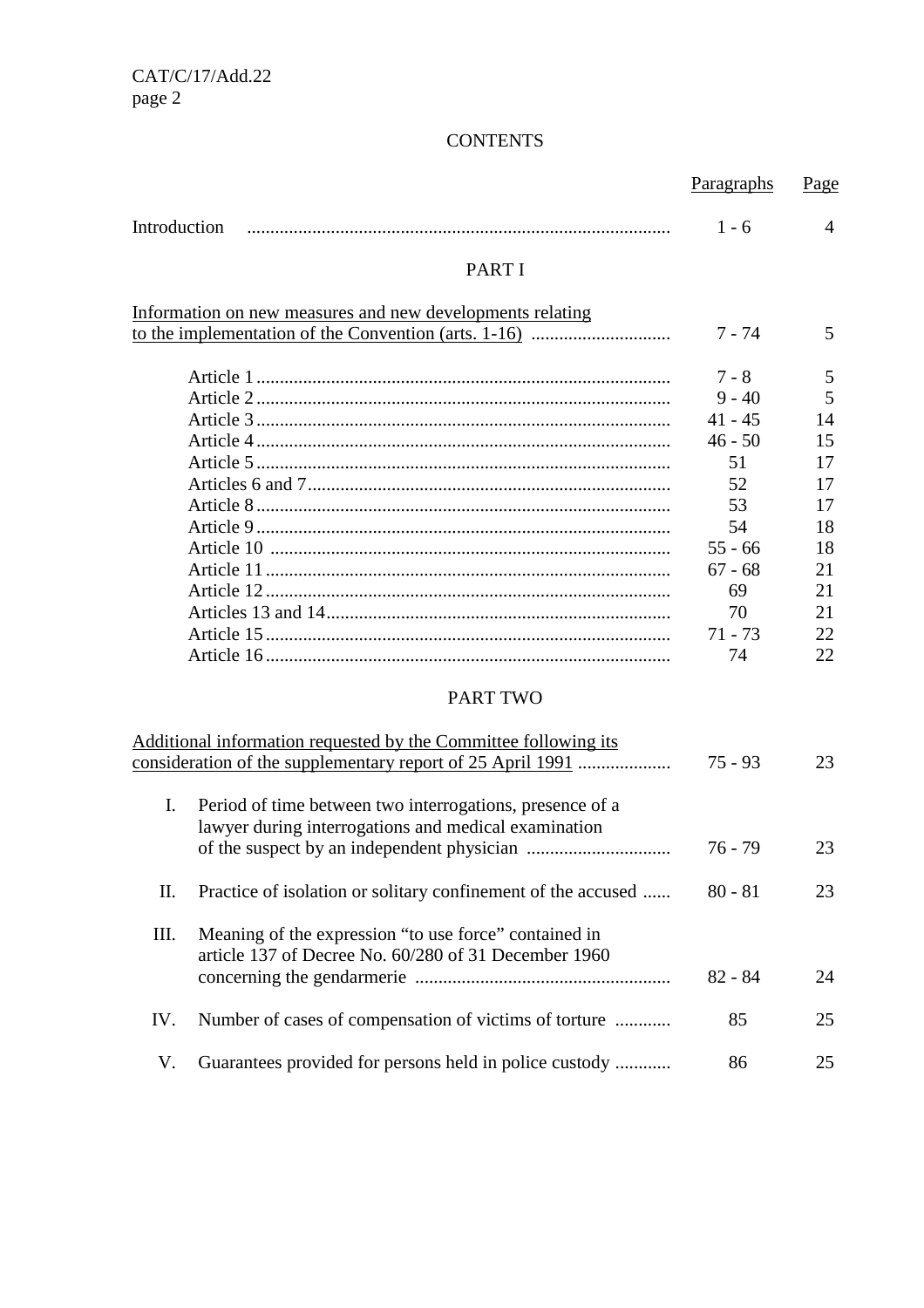# CONTENTS (continued)

|       |                                                                                                                                                                                                                           | Paragraphs | Page |
|-------|---------------------------------------------------------------------------------------------------------------------------------------------------------------------------------------------------------------------------|------------|------|
| VI.   | The Committee's recommendation that administrative<br>detention should be governed by a law guaranteeing the<br>detainee the same rights as any person deprived of his<br>freedom in connection with judicial proceedings | $87 - 89$  |      |
| VII.  |                                                                                                                                                                                                                           | 90         |      |
| VIII. |                                                                                                                                                                                                                           | 91         | 27   |
| IX.   |                                                                                                                                                                                                                           | $92 - 93$  | 28   |
|       | List of annexes.                                                                                                                                                                                                          |            | 29   |
|       |                                                                                                                                                                                                                           |            |      |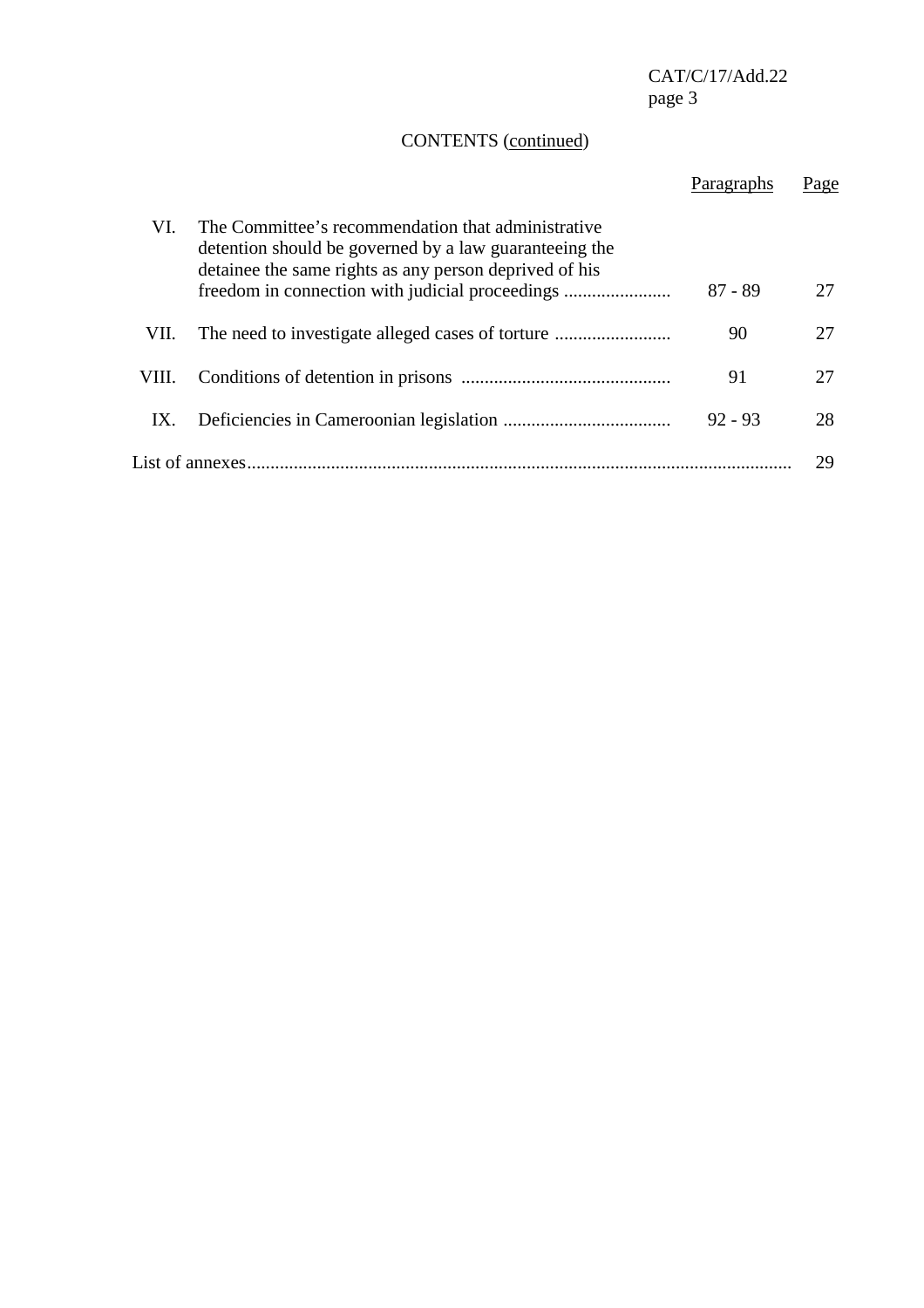### Introduction

1. Cameroon acceded, on 19 December 1986, to the Convention against Torture and Other Cruel, Inhuman or Degrading Treatment or Punishment (hereinafter referred to as "the Convention") adopted by the General Assembly of the United Nations on 10 December 1984. The Convention entered into force for Cameroon on 26 June 1987.

2. A Committee against Torture (hereinafter referred to as "the Committee") was established to monitor the implementation of the Convention. Under the terms of article 19, paragraph 1, of the Convention, "the States Parties shall submit to the Committee, through the Secretary-General of the United Nations, reports on the measures they have taken to give effect to their undertakings under this Convention, within one year after the entry into force of the Convention for the State Party concerned. Thereafter the States Parties shall submit supplementary reports every four years on any new measures taken and such other reports as the Committee may request".

3. Cameroon's initial report, submitted on 15 February 1989 (CAT/C/5/Add.16), was considered on 20 November 1989 (CAT/C/SR.34 and 35). Following its consideration, the Committee requested the Cameroonian Government to submit a supplementary report, which was sent to the Committee on 25 April 1991 (CAT/C/5/Add.26) for presentation on 20 November 1991 (CAT/C/SR.101 and 102).

4. Cameroon failed to fulfil its quadrennial treaty obligation in 1992. Consequently, this report combines the information awaited by the Committee in 1992 and 1996. In accordance with the general guidelines adopted by the Committee at its sixth session on 30 April 1991, this report is divided into two parts. The first contains information on new measures and new developments relating to the implementation of the Convention, while the second part contains additional information and replies to the Committee's observations and to the questions that it raised during its consideration of the supplementary report on 25 April 1991. However, before beginning these two parts, it is essential to give a brief account of the politico-juridical framework within which the Convention was applied during the periods in question.

5. Since Cameroon's last report, the country's socio-political and juridical environment has developed considerably. This far-reaching transformation began to take shape in 1990, when most of the laws that violated human rights and fundamental freedoms were either abolished or amended. Within this context of political liberalization, multiparty elections were held in 1992 (presidential and legislative) and in 1996 (municipal) under the terms of the Political Parties Act No. 90/56 of 19 December 1990 which introduced a full multiparty system, Act No. 91/020 of 16 December 1991 which specified the conditions for the election of representatives to the National Assembly and Act No. 92/002 of 14 August 1992 which specified the conditions for the election of municipal councillors. That transformation culminated in 1996 with the revision of the Constitution of 2 June 1972. That constitutional revision was characterized mainly by the inclusion of human rights as a constitutional principle, the designation of the judiciary as an authority independent of the executive and legislative authorities, and administrative decentralization.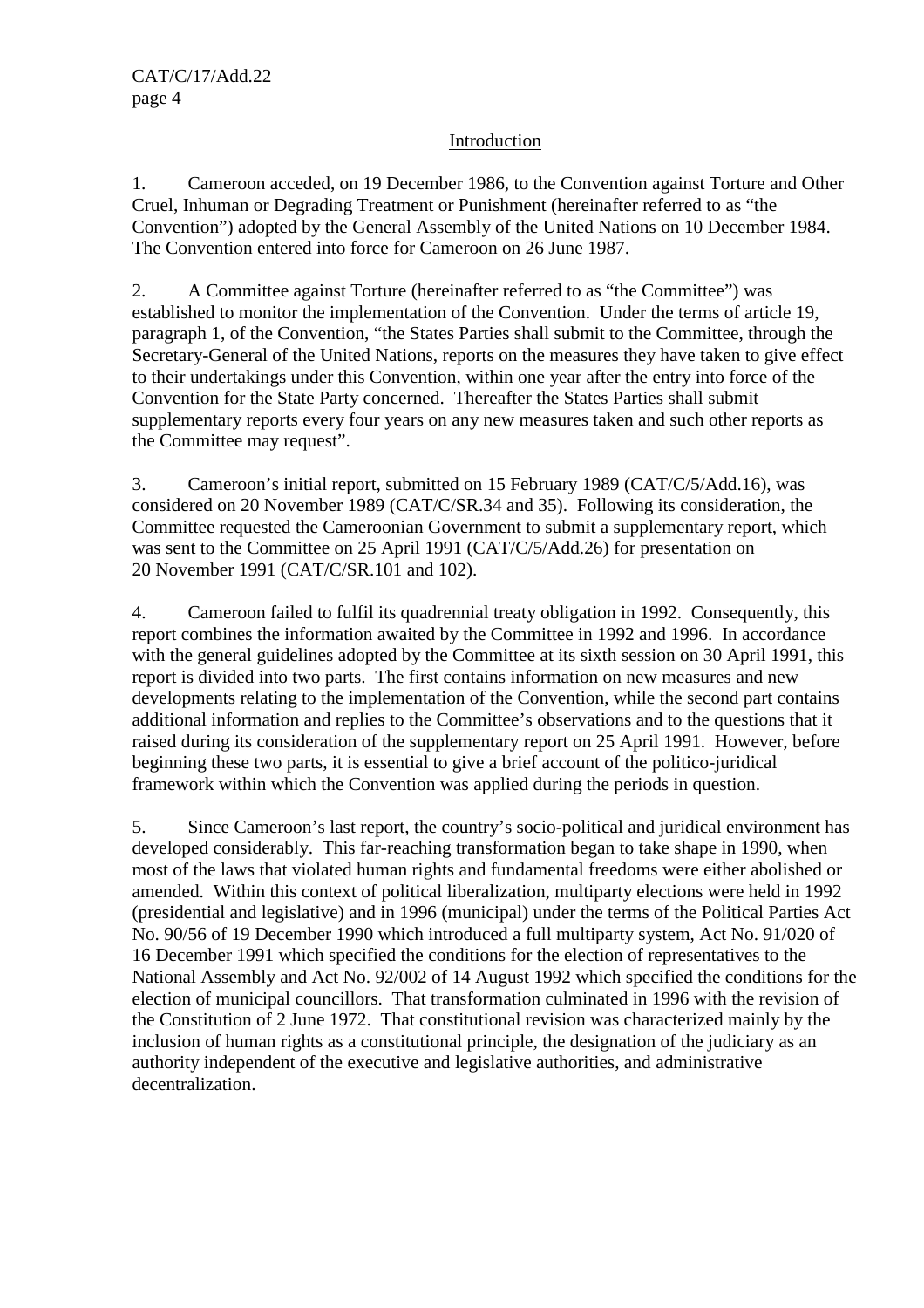6. Although that juridical transformation is far from complete, in practice it should have a positive effect on the implementation of the Convention and it is in this light that the Committee's concerns should be addressed.

#### **PART I**

#### *Information on new measures and new developments relating to the implementation of the Convention (arts. 1 to 16)*

#### **Article 1**

7. No specific definition of torture, as understood in article 1 of the Convention, had yet been incorporated in Cameroonian legislation during the periods in question. However, that shortcoming was rectified in 1997 and the definition will be analysed in the next periodic report.

8. Offences that could be equated with acts of torture, to which reference was made in the supplementary report of 25 April 1991 (CAT/C/5/Add.36, paras. 41-44), continued to be punished in cases in which the offence of torture could have been reasonably substantiated.

### **Article 2**

### *Paragraph 1*

9. The State of Cameroon has taken legislative, administrative and judicial measures which, far from being confined to protection of the human person from acts of torture, cover the vast field of fundamental human rights.

#### Legislative measures

10. The highest-ranking normative instrument, the Constitution (Act No. 96/06 of 18 January 1996), stipulates as follows in its preamble, which has constitutional value:

"No one may be compelled to do what the law does not prescribe;

No one may be subjected to prosecution, arrest or detention except in the cases and in accordance with the procedures determined by law;

[…]

No one shall be harassed because of his origin or his religious, philosophical or political opinions or beliefs, subject to respect for public order and morality;

[…]

Freedom of communication, freedom of expression, freedom of the press, freedom of assembly, freedom of association, freedom to form trade unions and the right to strike shall be guaranteed under the conditions specified by law."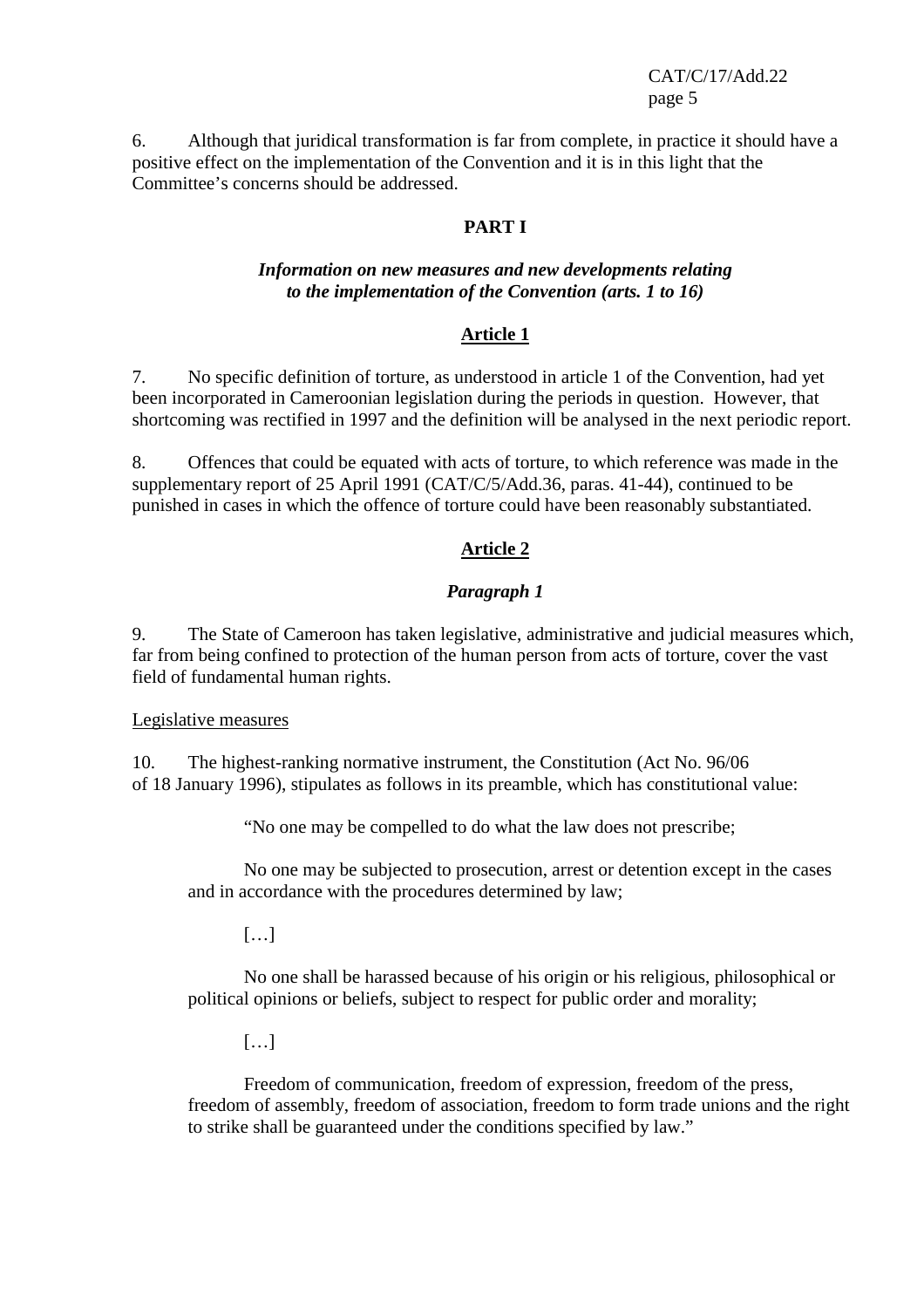11. With regard to torture, in particular, the preamble contains the following clause:

"Everyone has the right to life and to physical and mental integrity and must be treated humanely in all circumstances. No one may on any account be subjected to torture or cruel, inhuman or degrading treatment or punishment."

This prohibition of torture and other cruel, inhuman or degrading treatment or punishment provides the clearest illustration of Cameroon's political will to give effect to the Convention.

12. This political will is reflected, as will be explained in greater detail in the next periodic report, in the penalization of torture under the terms of Act No. 97/009 of 10 January 1997, which amended and supplemented some provisions of the Penal Code. The amendment of Act No. 64/LF/13 of 26 June 1964, which regulated extradition, by Act No. 97/010 of 10 January 1997 likewise reflects that desire to combat torture effectively, regardless of the place where it is committed, within or outside the national frontiers, by a citizen, a resident or a foreigner.

13. In this context, reference can be made, among other legislative measures, to article 3 of the Political Parties Act No. 90/56 of 19 December 1990, which stipulates that: "No one shall be forced to join a political party and no one shall be harassed because of his membership of a political party". The scope of such a provision can be understood only in the light of the former situation in Cameroon before the process of democratization began in 1990. In fact, prior to that date, no one could openly admit to being a member of a political party other than the single recognized party without being subjected to a certain social marginalization.

14. Article 3 of the Freedom of Social Communication Act No. 90/52 of 19 December 1990, under the terms of which "printing and publication are free", also reflects the liberalization that has been introduced by the Cameroonian political regime. Crimes of opinion, which were formerly a source of police harassment, were thereby removed from the national arsenal of repression.

15. All these new legislative measures were either preceded or followed by administrative measures that declared or revealed the State's firm intention to prevent torture.

### Administrative measures

16. The administrative measures concern, in particular, the fields in which there is the greatest risk of the commission of acts of torture. These fields include, *inter alia*, the police, the gendarmerie and the prison administration. The Ministry of Justice and the courts are extending and supplementing these measures.

(a) In the police force

17. The attention of police personnel is constantly being drawn to violations of human rights and freedoms. It was undoubtedly with a view to improving the negative image of the police that, in an address delivered on 21 July 1995, the Minister of State for the Police reminded police officers that "your main concern should be not only to fight serious crime but to ensure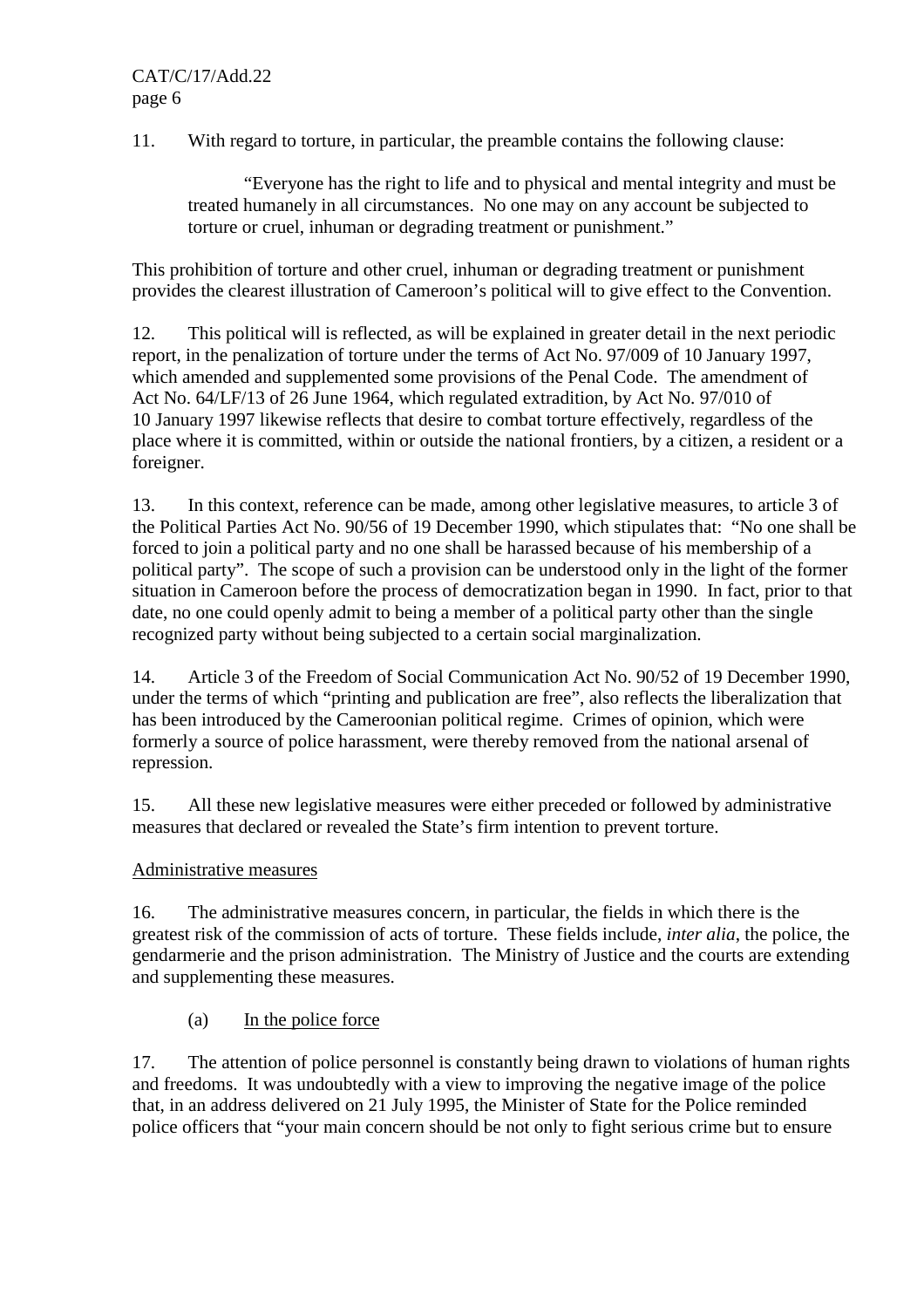respect for human rights". Even before that reminder, article 103 of Decree No. 92/255 of 28 December 1992, concerning the organization of the Office of the Secretary of State for Internal Security, established within the departments of public security the post of police superintendent, one of whose principle functions is to ensure the safety of persons held in police custody.

18. Circular No. 00708/SESI/S of 21 June 1993 concerning "cruelty and inhuman treatment at police stations" duly supplemented and strengthened the above-mentioned statutory measure. After condemning "cruelty, acts of brutality and occasional lethal assault and battery as a working or investigative method of criminal investigation officers", it prescribed "for all, strict working procedures designed to put an end, once and for all, to those aberrations".

19. The procedures concerned were as follows:

(a) Only inspectors and other senior police officers shall be empowered to decide on cases of police custody under the permanent control of the public prosecutor;

(b) Every morning, the persons in charge of police stations shall check on the situation of persons held in police custody in order to identify, in time, any sick persons, who must be immediately taken to hospital for appropriate medical care;

(c) The police custody registers shall be inspected every day by the same persons in charge, who must verify the actual presence, in good health, of the detainees;

(d) Any inhuman or degrading treatment of citizens at police stations must be prohibited as a working method. This applies to:

- (i) Use of a baton or a whip as a means to extract confessions;
- (ii) The practice known as "café" (bastinado), in which persons are beaten on the soles of their feet, and the notorious "see-saw";
- (iii) Improper use of aerosols and service weapons;

(e) The perpetrators of such violations of the physical integrity of persons shall systematically form the subject of disciplinary action;

(f) Any individual known to be quick-tempered, impulsive and violent must be dismissed in order to avoid these irreparable abuses of police authority which the public find so abhorrent;

(g) In general, scrupulous respect for the rights and freedoms of citizens while, at the same time, safeguarding public order should be regarded as the cardinal rule of conduct for police officers.

20. In order to verify the effectiveness of these measures, regular controls are carried out in police units by senior officials. These units maintain a police custody register in which the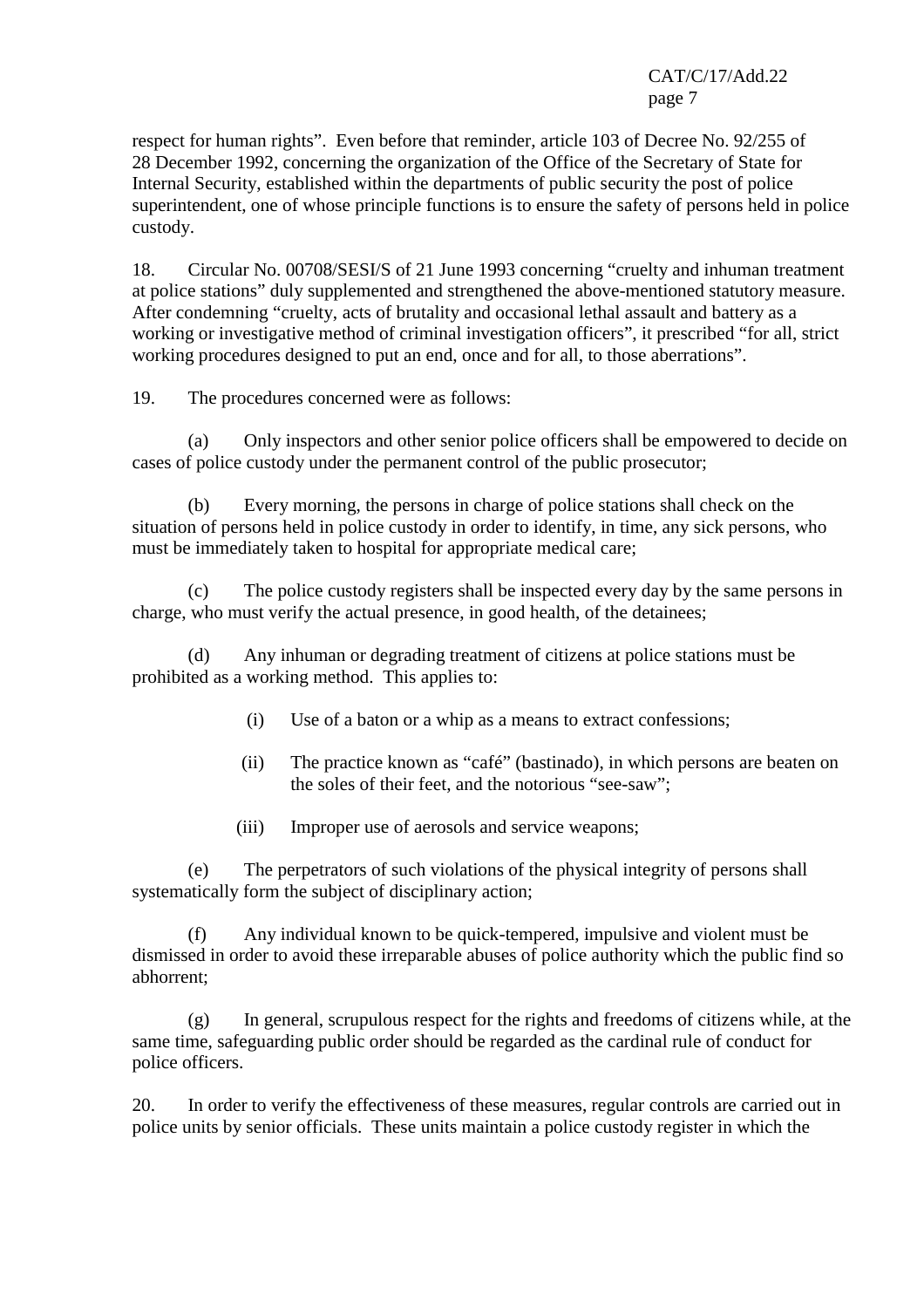following information is entered: the reason for the police custody; its date and time; the individual's overall appearance at the time when he is taken into custody; his condition at the time of his departure (transfer or release); other details concerning property found in his possession.

21. Internal police memoranda have further emphasized the prohibition of the ill-treatment of persons held in police custody. In this connection, reference can be made to Memorandum No. 01917/SESI/DPJ/S of 23 November 1993 from the Director of the Criminal Investigation Department ordering criminal investigation officers to comply strictly with the legal provisions concerning the time limits for police custody. Memorandum No. 01958/SESI/DPJ/S of 1 December 1993 from the same authority, has an even more direct bearing on the aim of the Convention insofar as it warns, in two strong paragraphs, that:

"Any physical or psychological ill-treatment of a person held in police custody is strictly prohibited.

Any police officer who is found guilty of such acts shall be punished."

22. In addition to this internal control by senior police officials, the judicial authorities also have a responsibility to monitor the regulations, instructions, interrogation methods and practices and the provisions concerning the police custody and treatment of persons held for questioning and, to that end, the public prosecutor visits the cells of police stations, usually without prior notice.

23. When all these measures fail to prevent commission of the acts specified and condemned in the Convention, disciplinary and even penal sanctions are applied. The following tables recapitulate some of the disciplinary and penal sanctions imposed, by rank, on police personnel convicted of acts prohibited by the Convention during the periods in question.

| Rank      | Police     | Police     | Police   | Police          | Total |
|-----------|------------|------------|----------|-----------------|-------|
|           | constables | inspectors | officers | superintendents |       |
| Warning   | 25         |            |          |                 | 32    |
| Reprimand | 81         | 35         |          |                 | 116   |
| Dismissal |            |            |          |                 |       |
| Total     |            |            |          |                 | 149   |

### Disciplinary sanctions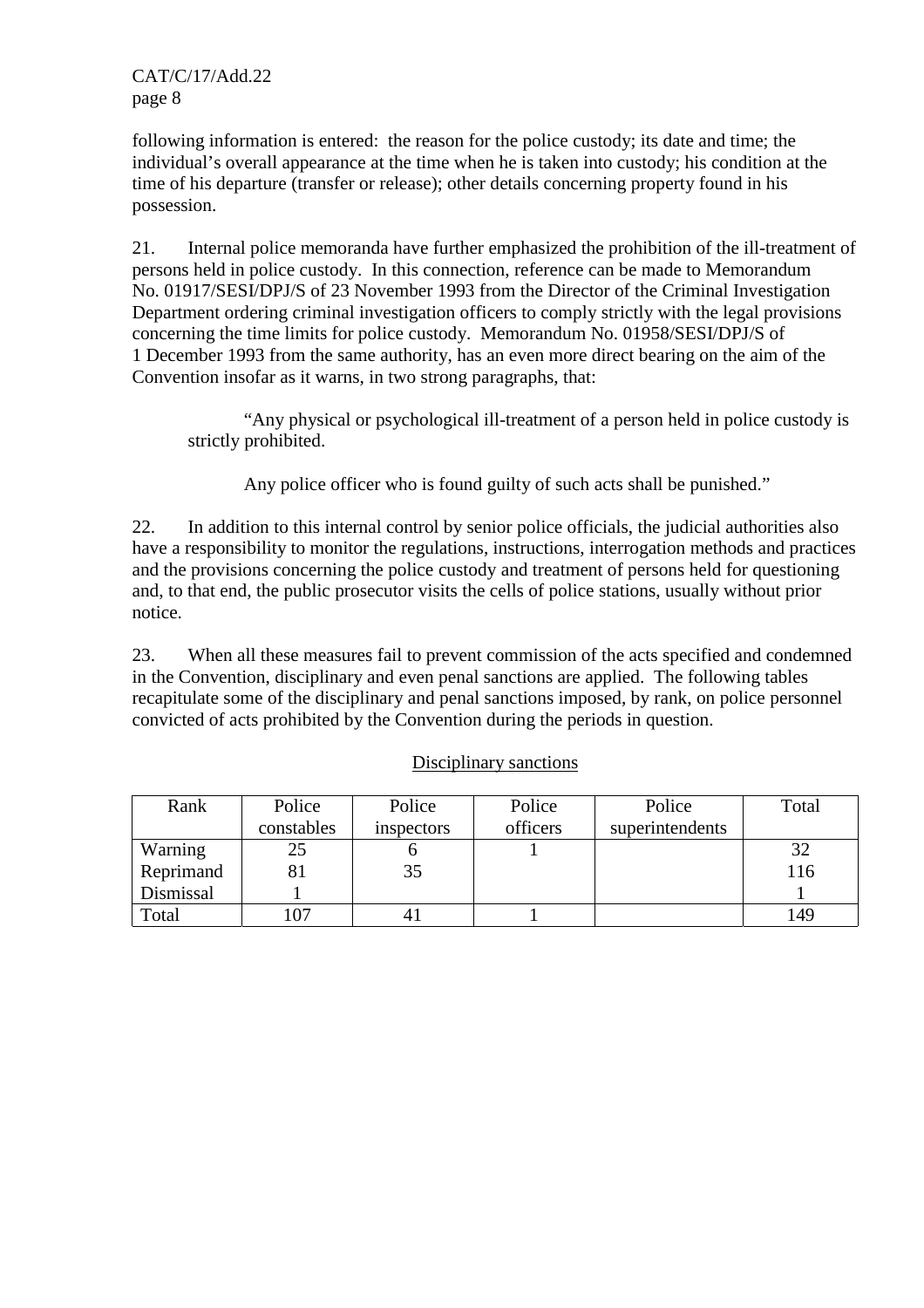| Rank         | Police     | Police     | Police officers | Police          | Total |
|--------------|------------|------------|-----------------|-----------------|-------|
|              | constables | inspectors |                 | superintendents |       |
| Penalties of |            |            |                 |                 |       |
| imprisonment | 14         |            |                 |                 | 22    |
| Suspended    |            |            |                 |                 |       |
| sentences    |            |            |                 |                 |       |
| Life         |            |            |                 |                 |       |
| imprisonment |            |            |                 |                 |       |
| Total        | 19         |            |                 |                 | 28    |

### Judicial sanctions

#### (b) In the gendarmerie

24. The gendarmerie is an elite military corps which is normally assigned to law enforcement activities. However, the behaviour of some members of this corps is deplored to the same extent as that of the police force, judging by the terms of a dispatch dated 18 April 1996 from the Secretary-General of the Office of the President of the Republic to the Secretary of State for Defence (who is responsible for the gendarmerie) concerning "reprehensible conduct by the forces responsible for law enforcement". The "abuses of police authority in violation of the rights and freedoms of citizens" that are noted therein are condemned as being likely to "significantly compromise the current process of consolidating the rule of law and to give credit to the allegations that are often made abroad concerning the promotion and protection of human rights and freedoms in Cameroon. The Secretary-General of the Office of the President of the Republic therefore prescribed "diligent and dissuasive treatment, without indulgence …for that category of offenders in order to make the population feel safer and to re-establish the requisite confidence that should exist between the latter and the security forces".

25. Through a series of internal memoranda, the high command of the gendarmerie had already expressed its firm resolve to prevent violations of the rights of citizens. In this connection, reference can be made to the following memoranda:

(a) Memorandum No. 1521/4-PO/NDS/SED/210 of 22 March 1993 concerning restoration of the gendarmerie's public image;

(b) Note No. 044/4/FC/SED/210 of 14 June 1993 concerning improvement of the gendarmerie's public image;

(c) Circular letter No. 0092/LC/MINDEF/M of 18 October 1993 concerning untimely traffic controls;

(d) Circular letter No. 02405/LC/MINDEF/01 of 20 October 1995 concerning participation by military personnel in acts of assault with a deadly weapon.

26. At all events, the military high command takes the view that violations of human rights include the following behaviour on the part of gendarmes which frequently leads to acts of torture and ill-treatment: irksome traffic controls; irregular use of a weapon against a citizen;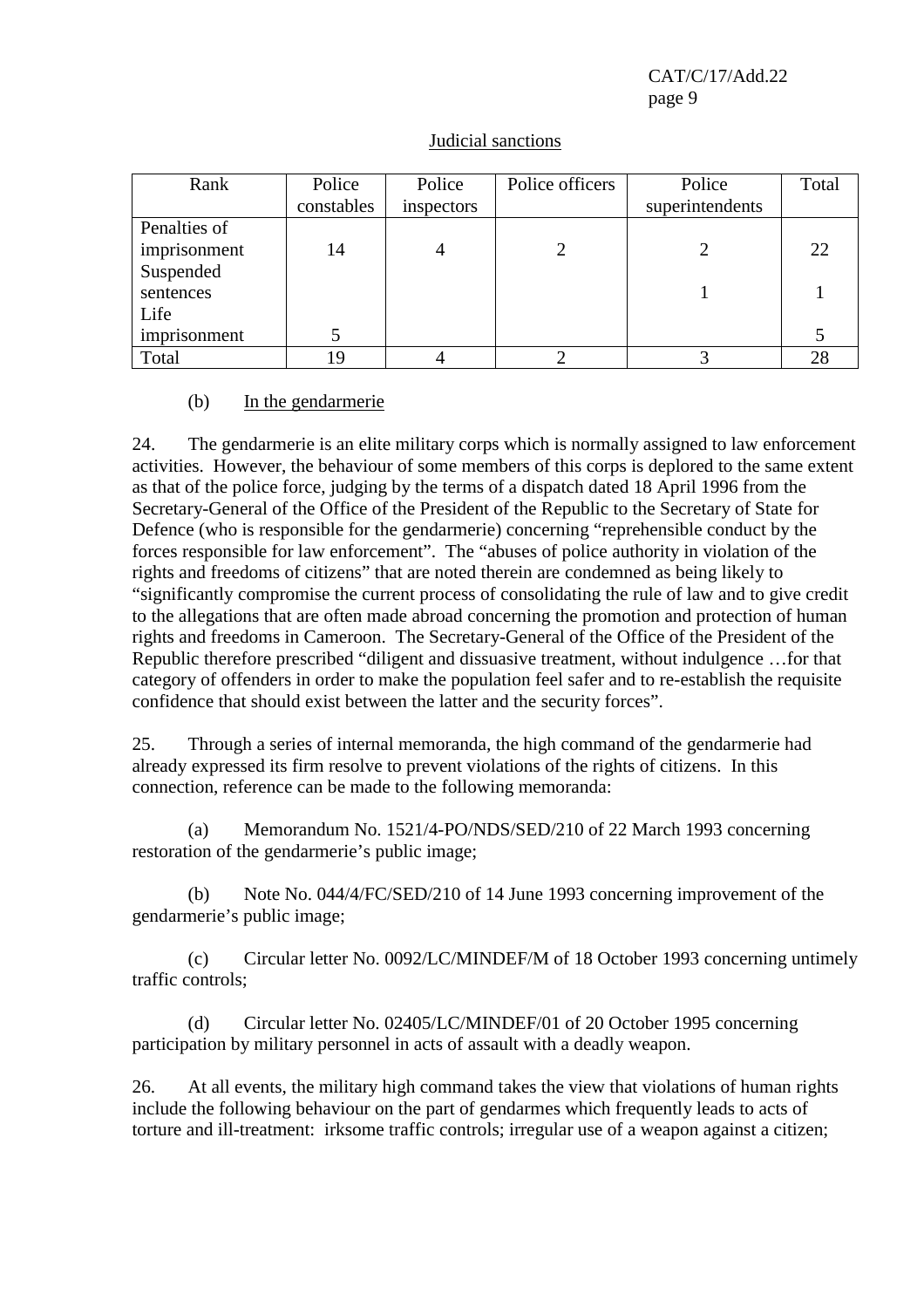acts of physical and psychological violence against citizens; and threats with a deadly weapon. Such behaviour is punished by disciplinary action, without prejudice to any penal sanctions that might be imposed.

27. These disciplinary sanctions are illustrated by the following statistics. In 1994, violations of the rights and freedoms of citizens, classified under the heading "human rights", included the following abuses: irksome traffic controls; irregular use of a weapon against a citizen; extortion of money; arbitrary arrests and detentions; acts of physical violence against citizens; and threats with a deadly weapon. The statistics also show the nature of the offences, the number of complaints filed against NCOs and gendarmes and the total sanctions imposed in terms of days of custodial arrest and imprisonment.

| Reasons                             | Number of complaints |                | Total disciplinary sanctions    |                                         |  |
|-------------------------------------|----------------------|----------------|---------------------------------|-----------------------------------------|--|
|                                     | <b>NCOs</b>          | Gendarmes      | Custodial arrest                | Imprisonment                            |  |
|                                     |                      |                | (days)                          | (days)                                  |  |
| Irksome controls                    | 3                    | 10             | 55                              | 200                                     |  |
| Irregular use of<br>weapons         | $\overline{2}$       | 3              | 207                             | 60                                      |  |
| <b>Extortion of</b><br>money        | 7                    | 9              | 150                             | $210 +$<br>Disciplinary<br><b>Board</b> |  |
| Arbitrary arrests<br>and detentions | $\overline{4}$       | $\overline{2}$ | 55                              | 40                                      |  |
| Physical violence                   | 5                    | 15             | $80 +$<br>Disciplinary<br>Board | 315                                     |  |
| Threats with a<br>deadly weapon     |                      | $\overline{2}$ |                                 | 45                                      |  |
| Total                               | 21                   | 41             | 547                             | 870                                     |  |

(c) In the prison administration

28. Following the process of democratization in Cameroon, the civic re-education centres (CRCs) at Tchollire, Mantoum and Yoko, which accommodated persons held in administrative detention under the terms of Ordinance No. 62/DF/18 of 12 March 1962 concerning the suppression of subversion, were closed and the persons held therein were released. For example, Philippe Wokam, Marin Tanyi Odjong, Tandi Isidore Nkiamboh and Jean Nkwetche, who had been detained at the Tchollire CRC since 1985, were released under the terms of Order No. 206/A/MINAT/DAP/SDAA/SAA issued by the Minister for Territorial Administration on 8 June 1990. In accordance with Order No. 0230/A/MINAT/DAPEN/SEP of 4 June 1992, the CRCs were converted into ordinary prisons.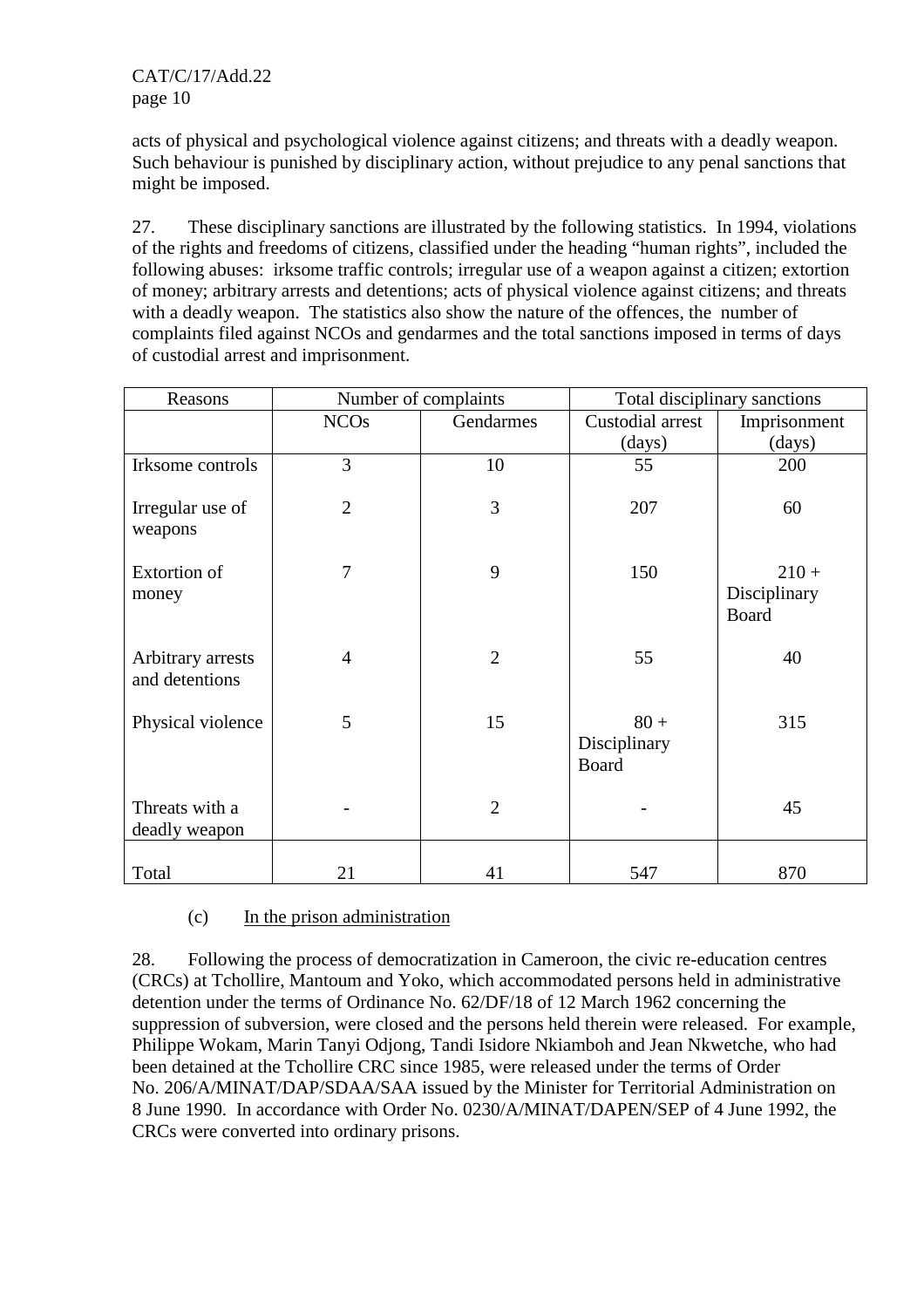29. Under the terms of the same Order, with a view to relieving the congestion in existing prisons, the following four new prisons were established:

Meri prison in the Far North Province;

Tchollire I prison in the Northern Province;

Monatele prison in the Central Province;

Bazou prison in the Western Province.

30. Moreover, provisions designed to improve the working conditions of prison staff have greatly transformed the prison environment in the sense of more humane treatment of detainees. In this regard, Decree No. 92/052 of 27 March 1992 regulating the prison system, which was largely based on the Standard Minimum Rules for the Treatment of Prisoners adopted by the United Nations, recognizes every prisoner's right to food, clothing, health and hygiene, as well as his right to constitute a savings fund, to participate in cultural and recreational activities, to benefit from social assistance, to submit complaints, to take part in religious services and to have a decent burial. These rights, for which provision is made in articles 22, 29, 35, 41, 45, 51, 59 and 64, are based on articles 11, 15, 17, 20, 21, 22, 35, 37, 41 and 44 of the Standard Minimum Rules.

31. Under the terms of the above-mentioned Decree, some categories of detainees, such as women, minors and persons held in pre-trial detention, enjoy special rights. In fact, article 20 of the Decree stipulates that "women must be strictly segregated from men", while article 50, paragraph 2, adds that "women and minors shall be required to work only inside the prison or in the fields belonging thereto". Article 8 of the Decree stipulates that "persons who have not reached the legal age for imprisonment may be admitted under special conditions, which shall be applicable to both accused and convicted persons". With regard to persons held in pre-trial detention, article 20, paragraph 1, of the Decree emphasizes the principle that they should be segregated from convicted detainees. It is also prohibited to give them a close-cropped haircut or force them to work.

32. Decrees No. 92/054 of 27 March 1992, concerning the special status of prison administration staff, and No. 92/056 of 27 March 1992, instituting and establishing the rate and the conditions of payment of a risk indemnity for prison administration staff, were in the same vein. It is evident that all grades of prison staff, by virtue of their enjoyment of greater social esteem and better material and financial treatment by the State, will be more inclined to take into account the inherent dignity of every human person, including detainees.

33. Moreover, the establishment of a Sub-Directorate of Prison Health in the Directorate of Prison Administration, under the terms of Decree No. 95/232 of 6 November 1995 concerning the organization of the Ministry of Territorial Administration, showed the same concern to humanize Cameroonian prisons.

34. However, in spite of these efforts on the part of the Cameroonian Government, prison life has not become a bed of roses due to the State's lack of financial resources. Torture and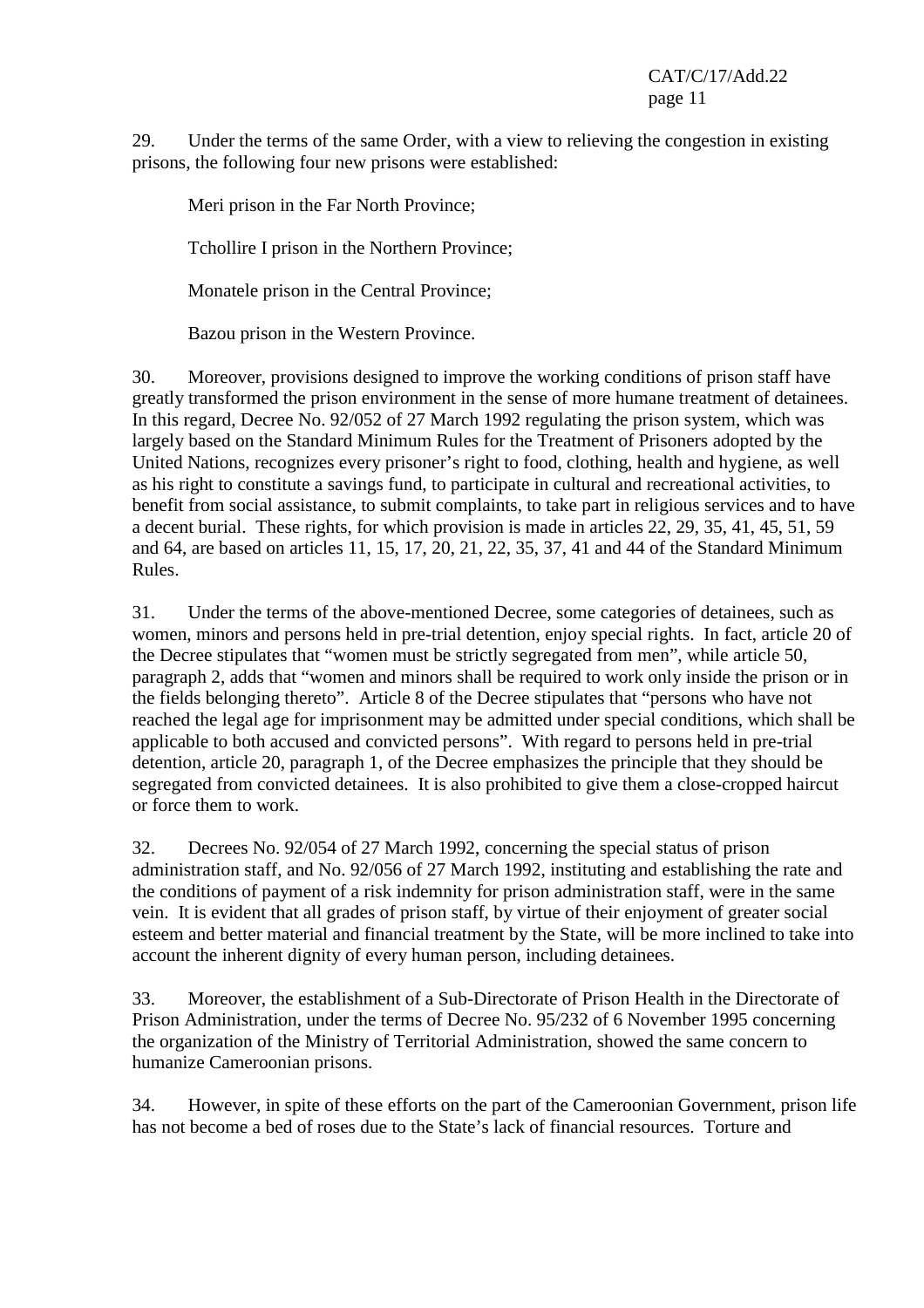ill-treatment are often attributable not only to environmental conditions but also to human nonchalance. In such an event, disciplinary sanctions are necessary in order to increase the level of conscientiousness. Order No. 080 of 10 May 1983, issued by the Minister for Territorial Administration, concerning the disciplinary system for prison administration staff, specifically makes provision for sanctions in the event of ill-treatment being inflicted on detainees. These sanctions range from confinement to quarters to delayed promotion, without prejudice to any criminal proceedings that might be instituted.

35. Since general statistics are not available, some cases on record at the central prison in Yaoundé might be mentioned:

(a) The case of the prison guard Joseph Placide Dzou: penalty of 48 hours' additional guard duty for acts of violence against the detainee Haman Ousmanou (Decision No. 46/S/PCY/SAF/BF of 16 November 1992 by the prison warden);

(b) The case of the prison guard Major Mama Atangana: penalty of 48 hours' additional guard duty for ill-treatment of the detainee Jules Kouam (Decision No. 08/S/PCY/SAF/BP of 4 February 1993);

(c) The case of the prison guard Oscar Amougou: penalty of 48 hours' additional guard duty for acts of violence against the detainee Roger Sole (Decision No. 17/S/PCY/SAF/BP of 14 May 1993);

(d) The case of the prison guard Joseph Placide Dzou: penalty of three days in a disciplinary cell for brutality against the detainee Evariste Atemengue (Decision No. 09/S/PCY/SAF/BP of 26 June 1994);

(e) The case of the prison guard Major Pierre Muesso Mebenga: penalty of three days in a disciplinary cell for acts of violence against a detainee (Decision No. 16/S/PCY/SAF/BP of 6 March 1995).

Disciplinary sanctions are imposed without prejudice to any criminal penalties.

(d) In the Ministry of Justice and the courts

36. Administrative measures have been taken by the Minister of Justice, to whom the public prosecutors are subordinate. There are three noteworthy circulars in this regard:

(a) The Circular of 18 October 1989, concerning pre-trial detention, which specifies the measures to be taken or ordered by public prosecutors of the courts of appeal to deal with the increase in the prison population. It makes provision for the following immediate and long-term measures:

> (i) Provisional release of adult detainees, with the exception of persons convicted of offences involving bloodshed, compound larceny,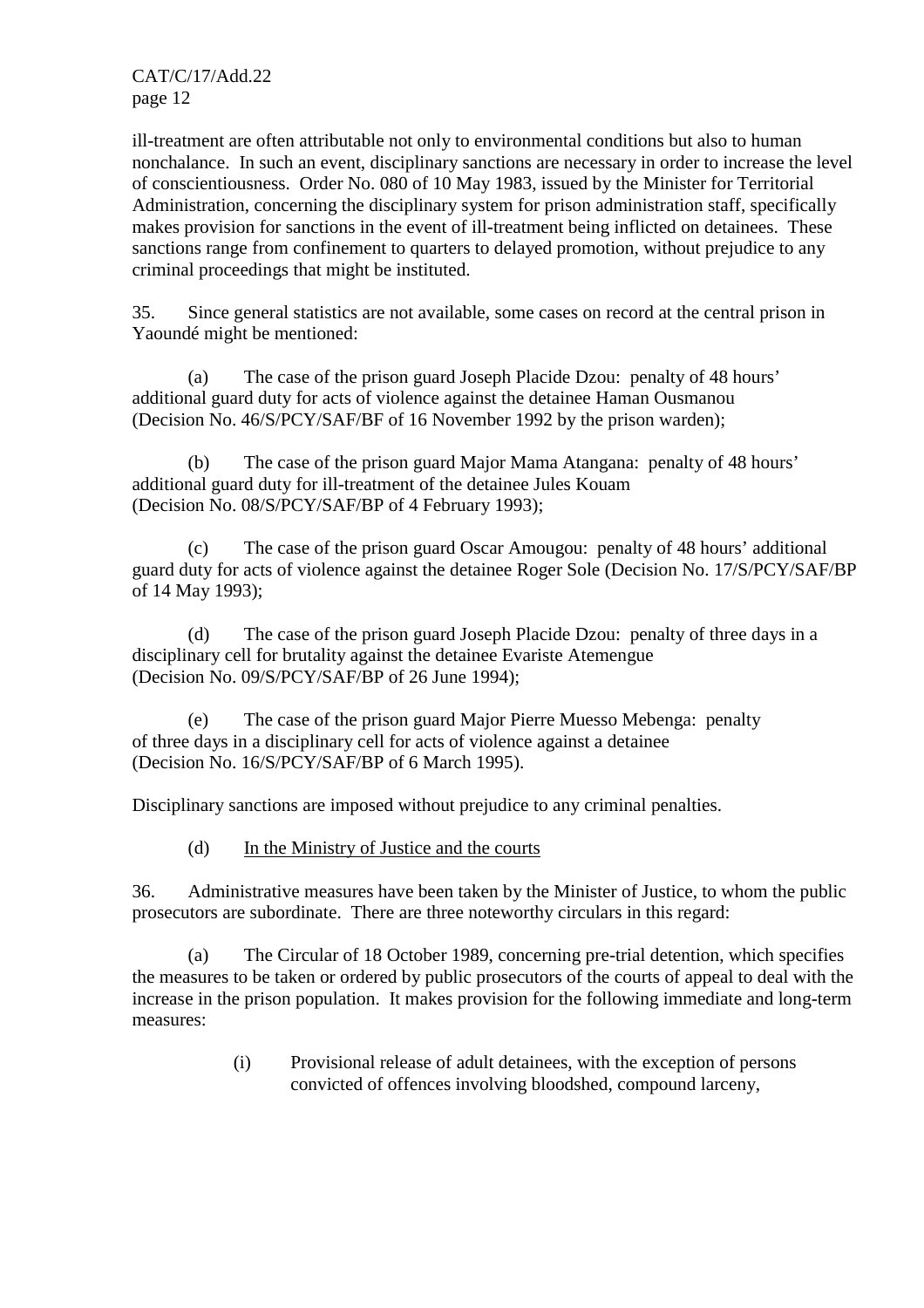counterfeiting, drug trafficking and embezzlement of large amounts of public funds;

- (ii) Delivery of detained minors into the custody of their parents, whenever possible;
- (iii) Reconciliation of the judicial policy of pre-trial detention with the absorption capacity of penal institutions
- (iv) Regular periodic inspections of prisons.

(b) Circular No. 24848/CD/D/9276/DAJS of 23 May 1990, which advocates stricter controls of policy custody by prescribing, in addition to selective interventions, weekly visits to all police and gendarmerie units and the systematic liberation of all persons whose retention in police custody is not legally justifiable.

(c) The Circular of 7 December 1992, under which public prosecutors are required to ensure, in particular, that detainees receive proper medical care.

37. Since repression is the last resort, members of the police, the gendarmerie and the prison administration who have been convicted of acts of torture or of acts which, due to their constituent elements or their consequences, are equivalent to torture have been brought before the courts and convicted when found guilty. The following cases are noteworthy:

(a) The case of Moyo Djime and two other prison guards. During the night of 3-4 May 1989, these prison guards ill-treated Edouard Mvele Mvele by subjecting him to a beating under the rain. The latter, who was kept in chains all night, died as a result of those acts of violence. The guards involved were sentenced to one year's imprisonment each for manslaughter and ordered to pay a fine of 5 million CFA francs to the party claiming damages (Judgement No. 193/crim of 10 December 1990 handed down by the Court of Major Jurisdiction at Yaoundé);

(b) The case of Housseini and five others. On 8 January 1994, members of the gendarmerie brigade at Poli (Northern Province) were informed of the presence, in the palace of the head of the canton of Tete, of brigands known locally as "highwaymen". The latter had been apprehended after committing acts of extortion against Bororo stockbreeders. After being taken to the gendarmerie company at Poli, they were kept in police custody for three days before being executed in cold blood by a firing squad under the command of Captain Housseini and consisting of the gendarmes François Sali, Pagna Fada, Bertrand Wandji, Samuel Baidou and Emmanuel Kano. In its Judgement No. 298/97 of 28 August 1997, the Military Court at Yaoundé, which has jurisdiction over the entire national territory, sentenced them, on the charge of murder, to the following terms of imprisonment: 15 years (Housseini), 12 years (François Sali and Samuel Baidou) and 10 years (Pagna Fada, Bertrand Wandji and Emmanuel Kano);

(c) The case of Lagasso and five others. On instructions from the public prosecutor at Yaoundé, his deputy, prosecutor Olama, paid a daytime visit to the police station in the fifth district of the town of Yaoundé for a routine control of police custody. After introducing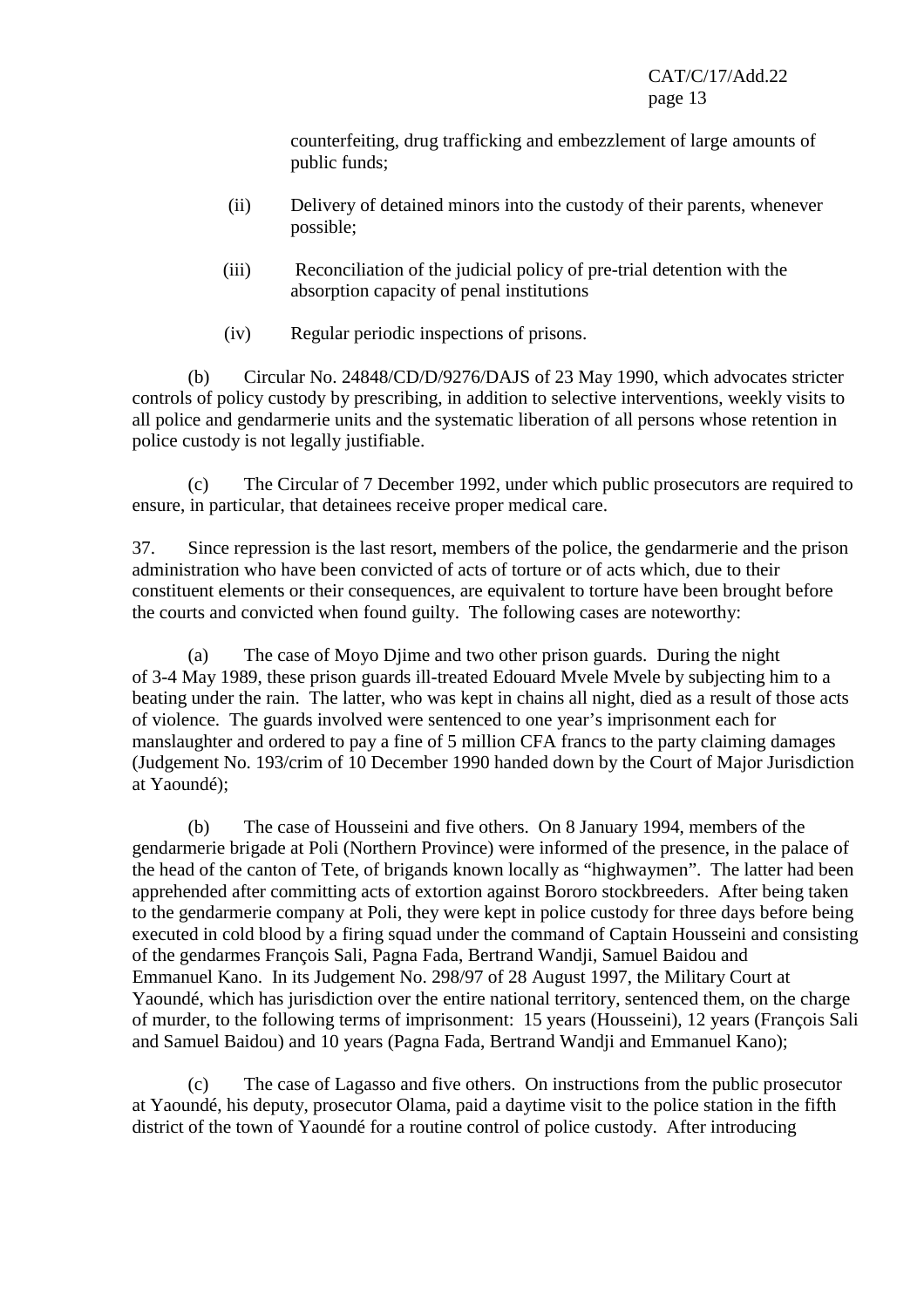himself, in order to ascertain the situation of the persons held in custody he had requested that the cell doors be opened so that he could count the persons held in custody and determine the reasons for their detention and its duration. The policemen present bluntly refused to comply with his request and their superior, Mr. Lagasso, ordered him to be beaten after personally tearing up his identification papers and ordering him to undress at gunpoint and finally threw him into a cell which he was not allowed to leave until around 7 p.m. They were prosecuted for theft, failure to render assistance, arbitrary arrest, simple battery, destruction, simple rebellion and assaulting and insulting an official and, having been found guilty of simple battery, simple rebellion, insulting an official and arbitrary detention, were sentenced respectively to 10 years (Lagasso), 8 years (Dakosa) and 15 years' imprisonment each for the others and to payment, jointly and severally, of 17,135,000 CFA francs in damages to the civil claimant Olama. The State of Cameroon was declared liable under civil law. Following their appeal and the cross-appeal by the civil claimant, that decision, No. 122/crim of 1 March 1996 by the Court of Major Jurisdiction at Mfoundi (Yaoundé), was partially overturned in regard to the penalty imposed on Lagasso, which was reduced to 28 months' imprisonment, and the damages, which were increased to an amount of 25,000,000 CFA francs.

### *Paragraphs 2 and 3*

38. The initial report (CAT/C/5/Add.16, para. 16) noted the firm stand taken by the Supreme Court in its authoritative Ruling No. 4 of 7 October 1969, which stated that: "It is neither justifiable nor an excuse for civil servants or officials to claim that they were obeying the orders of their superiors. Likewise, an accused person cannot invoke the orders of his employers in an attempt to exonerate himself from responsibility for an offence which he himself has committed. Such a situation, if it were to be established, would not absolve the accused from responsibility, since no defendant can escape the penal consequences of his own personal actions unless he was compelled to take them by a force which he was unable to withstand".

39. The Military Court at Yaoundé extended the personal scope of this jurisprudential principle to military personnel by refusing to accept Captain Housseini's defence. In fact, the latter invoked not only the exceptional circumstance constituted, in his view, by the phenomenon of the "highwaymen" in northern Cameroon but also the categorical and repeated instructions of his hierarchical superior, the commander of the northern corps of gendarmerie, ordering the summary execution of suspected "highwaymen". It can be deduced from the above that no justification of torture could be legitimately invoked and accepted by the Cameroonian courts.

40. Paragraphs 5 (c) and (d) of article 132 bis (derived from Act No. 97/009 of 10 January 1997) of the Cameroonian Penal Code fully restored the treaty norm in question. More detailed comments will be made on this subject in the next periodic report.

### **Article 3**

### *Paragraph 1*

41. Neither Act No. 64/LF/13 of 26 June 1964 regulating extradition, nor the General Judicial Convention on Cooperation between Cameroon, 11 other African countries and Madagascar (21 September 1961) nor the judicial cooperation conventions with Mali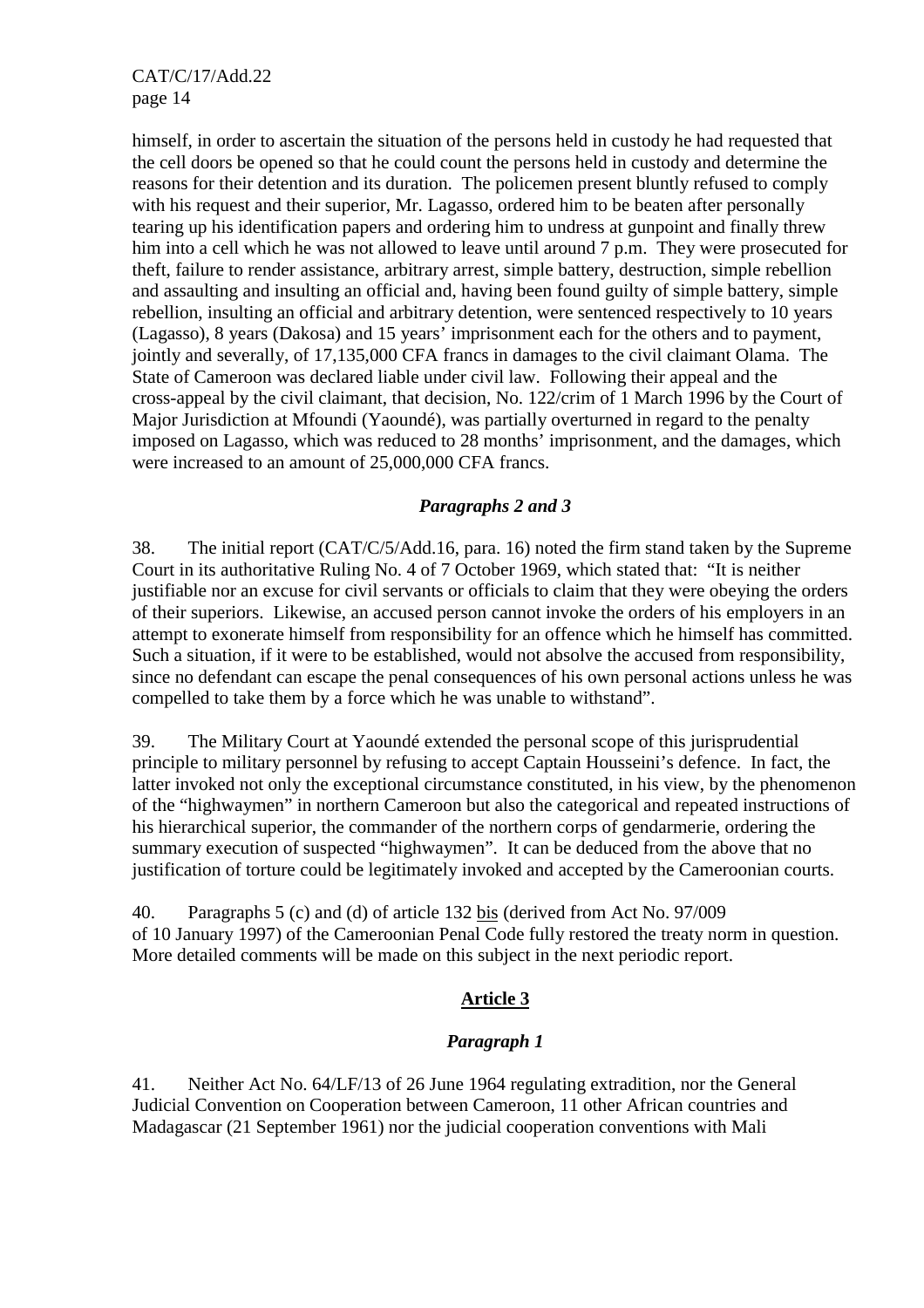(6 May 1964), France (21 February 1974) and the Democratic Republic of the Congo, formerly Zaire (11 March 1977) contain any explicit provisions that would be contrary to article 3. Moreover, the fact that the above-mentioned instruments prohibit extradition for political offences or on political grounds testifies to Cameroon's desire to protect the physical and mental integrity of extraditable persons, since it is well known that political offences constitute the most fertile ground for potential acts of torture.

42. As mentioned in the last supplementary report (CAT/C/5/Add.26, para. 33), Cameroon's accession to the Protocol relating to the Status of Refugees on 19 June 1967 should dispel any such concerns. In fact, article 33 of that Protocol stipulates that: "No Contracting State shall expel or return ("refouler") a refugee in any manner whatsoever to the frontiers of territories where his life or freedom would be threatened on account of his race, religion, nationality, membership of a particular social group or political opinion".

43. In general, Cameroon has always refused to extradite a person to a country where there are substantial grounds for believing that he would be in danger of being subjected to torture. This is clearly illustrated by the case of the Bagosora and other Rwandans whom the Cameroonian Government refused to hand over to the authorities at Kigali, preferring to hand them over to the International Criminal Tribunal for Rwanda under the terms of judgements Nos. 433/COR of 15 March 1996 and 615/COR of 31 May 1996 handed down by the Central Court of Appeal at Yaoundé.

44. The deficiency referred to in paragraph 41 above was rectified by Act No. 97/010 of 10 January 1997, which will be reviewed in greater detail in the next periodic report.

### *Paragraph 2*

45. No practical application of this provision has so far been reported.

### **Article 4**

### *Paragraphs 1 and 2*

46. During the periods in question, the Cameroonian Penal Code had not yet designated torture, as defined in article 1 of the Convention, as a criminal offence. However, this in no way implies that the perpetrators of acts constituting torture enjoy any form of impunity, since the scope of some provisions of the Penal Code is sufficiently broad to cover such acts and ensure their effective punishment.

47. Some prospective penalties in this regard are conducive to the prevention of acts of torture. This applies to:

(a) Arbitrary arrests and detentions, which are punishable under the terms of article 291 of the Penal Code by a term of 5 to 10 years' imprisonment and a fine of 20,000-1,000,000 CFA francs. This penalty may be increased to 10 to 20 years' imprisonment in the following circumstances: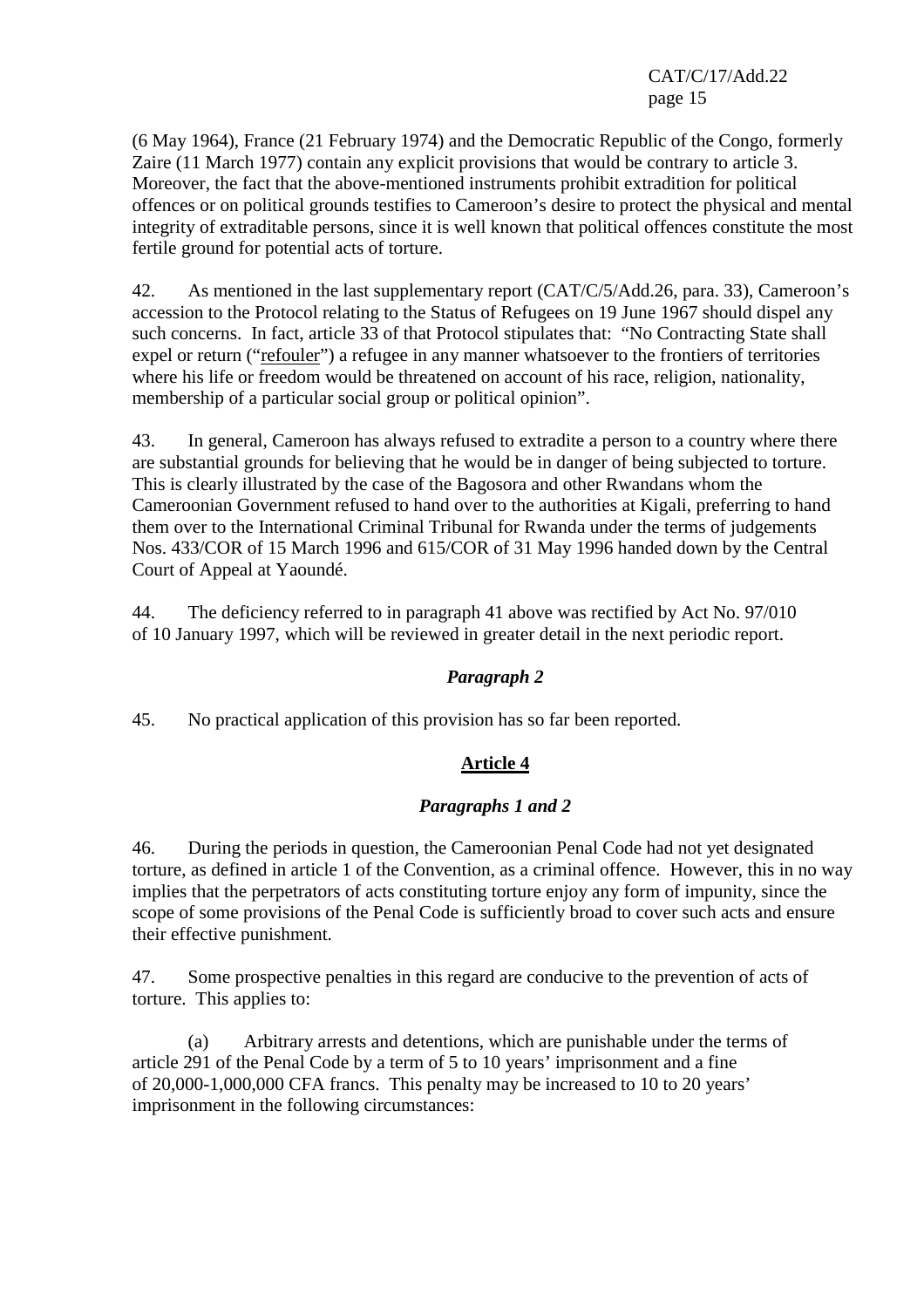- (i) If the deprivation of liberty lasts longer than one month;
- (ii) If it is accompanied by physical or mental cruelty;
- (iii) If the arrest is made on the strength of forged order from a public authority, through the illegal wearing of uniform or in a false capacity.

(b) Abuse of authority, which is punishable under article 140 of the Penal Code by a term of three months to one year's imprisonment and/or a fine of 5,000 to 50,000 CFA francs. This penalty may range from three months to three years' imprisonment and a fine of 50,000 to 1,000,000 francs if the offence was committed with a view to procuring any form of benefit for the offender or for a third party;

(c) Forced labour, for which article 292 of the Penal Code prescribes a penalty of one to five years' imprisonment and/or a fine of 10,000 to 500,000 CFA francs;

(d) Slavery, which article 293 of the Penal Code punishes by a term of 10 to 20 years' imprisonment.

48. Other penalties can relate retrospectively to the physical consequences of torture. This applies to:

(a) Minor injuries (violence or assault causing infirmity or incapacity for work for a period of 8 to 30 days), which article 281 of the Penal Code punishes by six days to two years' imprisonment and/or a fine of 5,000 to 50,000 CFA francs;

(b) Simple battery (when the acts referred to in article 281 cause infirmity or incapacity for work for a period of more than 30 days), which article 280 of the Penal Code punishes by a term of six months to five years' imprisonment and/or a fine of 5,000 to 200,000 CFA francs;

(c) Aggravated battery (permanently depriving another person of the use of all or part of a limb, an organ or a sense) which, under the terms of article 277 of the Penal Code, is punishable by a term of 10 to 20 years' imprisonment;

(d) Grievous bodily harm (violence and assault involuntarily inflicting on another person injuries such as those referred to in article 277) which, under the terms of article 279 of the Penal Code, is punishable by a term of 5 to 10 years' imprisonment and, if appropriate, a fine of 5,000 to 500,000 CFA francs;

(e) Manslaughter (violence or assault involuntarily causing the death of another person) which, under the terms of article 278 of the Penal Code, is punishable by a term of 6 to 20 years' imprisonment;

(f) Second degree murder (deliberately causing the death of another person), which article 275 of the Penal Code punishes by a penalty of life imprisonment;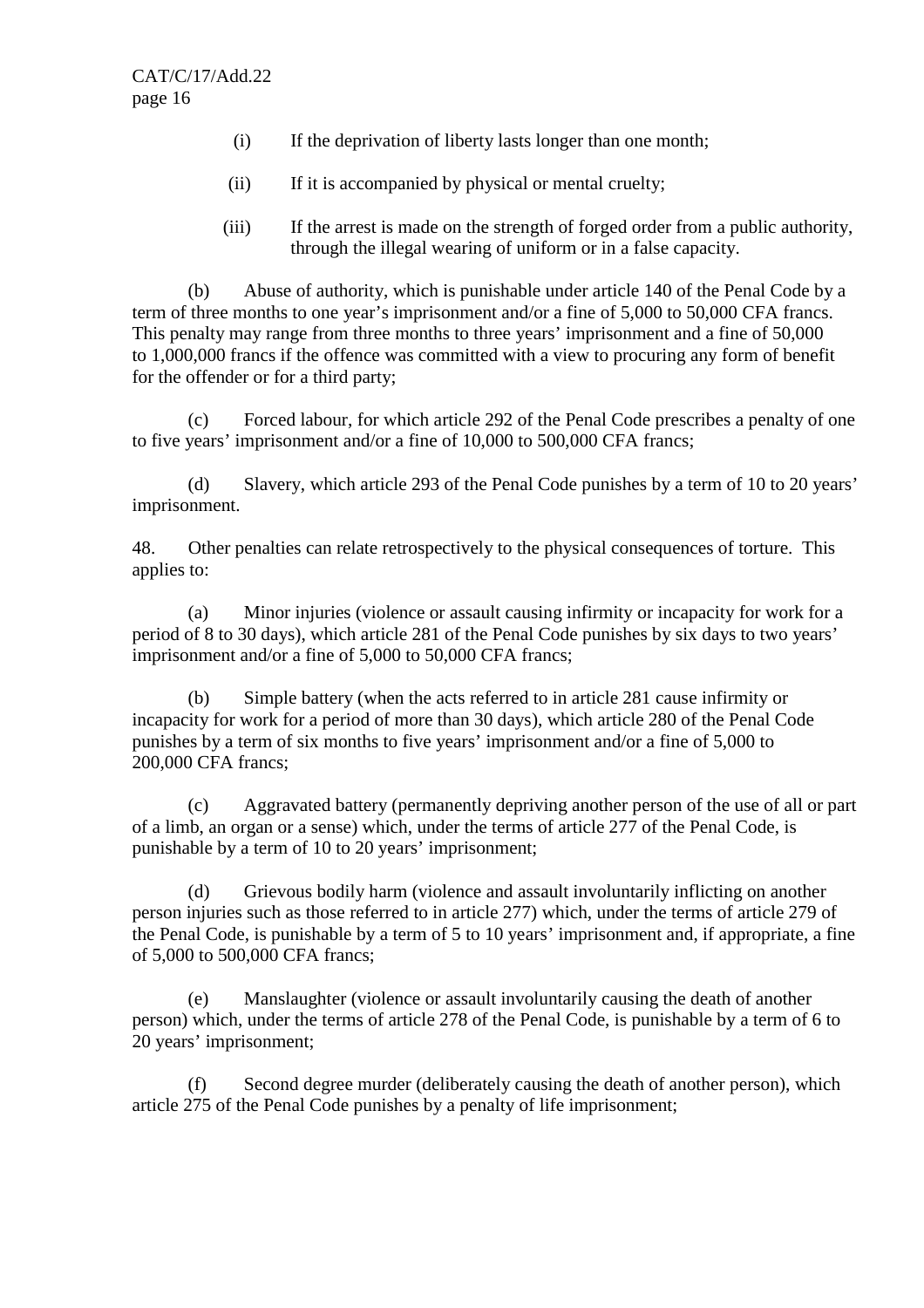(g) First degree murder (with premeditation, by poisoning or in order to prepare, facilitate or commit a crime or an offence or to make it easier for the perpetrators of the said crime or offence to escape or enjoy impunity), which article 276 of the Penal Code punishes by the death penalty.

49. It should be noted that enjoyment of the status of "civil servant", as defined in article 131 of the Penal Code (any magistrate, any public or ministerial official, any employee or agent of the State or of any public body corporate or State-controlled or semi-public corporation, any member of the armed forces or the gendarmerie, any member of the police or the prison administration and any person assigned, even occasionally, to render a public service or to fulfil a public mission or mandate and acting in his official capacity), is an aggravating circumstance for the purposes of determination of the penalties prescribed for some of the above-mentioned offences. For example, under the terms of article 132 of the Penal Code:

"1. Without prejudice to any more severe penalties that might be incurred, a civil servant convicted of acts of violence against another person shall be liable to a term of six months to five years' imprisonment.

2. The penalties prescribed in articles 291 (1) (unlawful arrest) and 292 (forced labour) shall be doubled if the person convicted thereof is a civil servant."

50. It is evident, therefore, that the provision contained in article 132 (1) of the Penal Code clearly compensates for the failure to designate torture as a specific criminal offence since it applies to all acts of physical or psychological violence committed by civil servants. However, it is likewise evident that the above-mentioned offences do not completely cover all the forms, manifestations and consequences of torture.

### **Article 5**

51. No noteworthy new provisions have been promulgated since the last report (CAT/C/5/Add.26, paras. 52-55).

### **Articles 6 and 7**

52. No legislative amendments have been introduced to give full effect to these articles since the last report (CAT/C/5/Add.26, paras. 56-62).

## **Article 8**

53. In view of the fact that the Cameroonian Penal Code does not specifically designate torture as a punishable offence, none of the extradition treaties that have so far been concluded by Cameroon make explicit reference to the offences specified in article 4 of the Convention. However, Cameroon will honour that obligation under the Convention in any extradition treaty that is concluded or renegotiated in the future.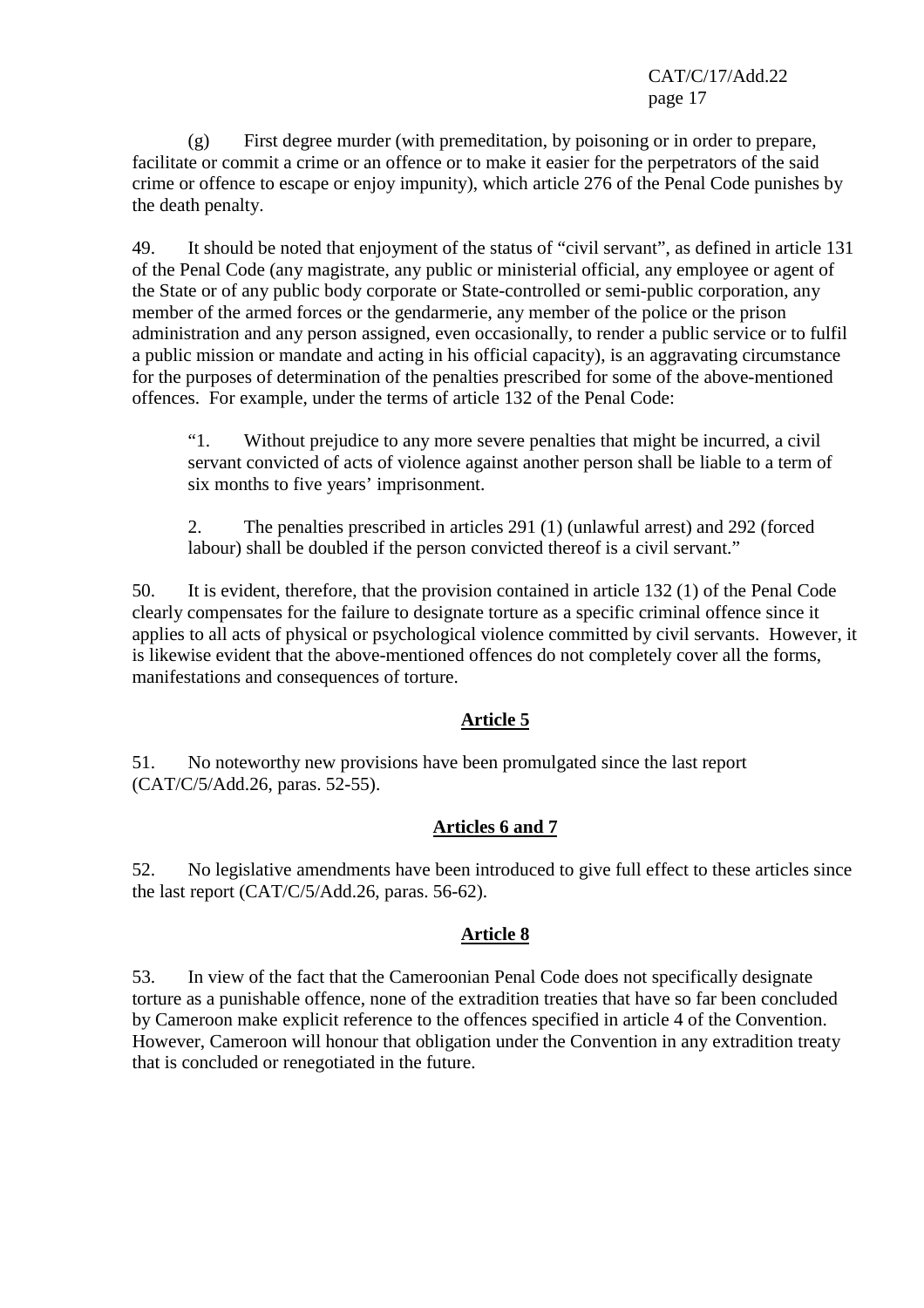### **Article 9**

54. Since its accession to the Convention, Cameroon has not received any request for mutual judicial assistance in connection with criminal proceedings brought in respect of the offences referred to in article 4. If such a request were to be made, Cameroon would obviously fulfil its obligation in this regard. At all events, the developments in this connection which were mentioned in the last report (CAT/C/5/Add.26, para. 67) still apply.

### **Article 10**

### *Paragraph 1*

55. The prohibition of torture, which has been incorporated fairly recently in the teaching syllabus for civilian, military, judicial, medical and police personnel, is taught at two levels: during the basic or initial training and during further training. During the initial training, human rights in general are included in the programmes of the various training schools.

56. Courses on human rights were introduced at the Gendarmerie School in 1993 and courses on fundamental rights and law enforcement are also taught at the Ecole Nationale d'Administration et de Magistrature (ENAM) and the Ecole Nationale de l'Administration Pénitentiaire (ENAP).

57. International humanitarian law is taught at the Ecole Militaire Interarmes (EMIA) as a major subject under the scientific coordination of a high-ranking officer (colonel). Moreover, international humanitarian law has also been adapted to fit the context of law enforcement operations. For example, in the gendarmerie manual (January 1995 edition), Rules Nos. 1 and 2 are relevant in this regard:

Rule No. 1: "Do not forget that the demonstrator is a human being and, therefore, must be treated with respect for the inherent dignity of the human person".

Rule No. 2: "In all circumstances, and regardless of the acts of which he is accused, his life, his physical and mental integrity and his honour must be respected".

58. In the police corps, the courses taught at the Ecole Nationale Supérieure de Police (ENSP), and particularly the course on police ethics, are intended, *inter alia*, to develop the policeman's sense of legality and respect for human dignity. This course has been adapted for wider dissemination among all policemen and the general public in a book entitled "Le policier et son public dans une société démocratique" (The policeman and his public in a democratic society) by Police Chief Superintendent Sadate Sontia (CEPER publications, Yaoundé, 1996).

59. From a more technical standpoint, the courses on human rights at the Ecole Nationale Supérieure de Police are structured as follows: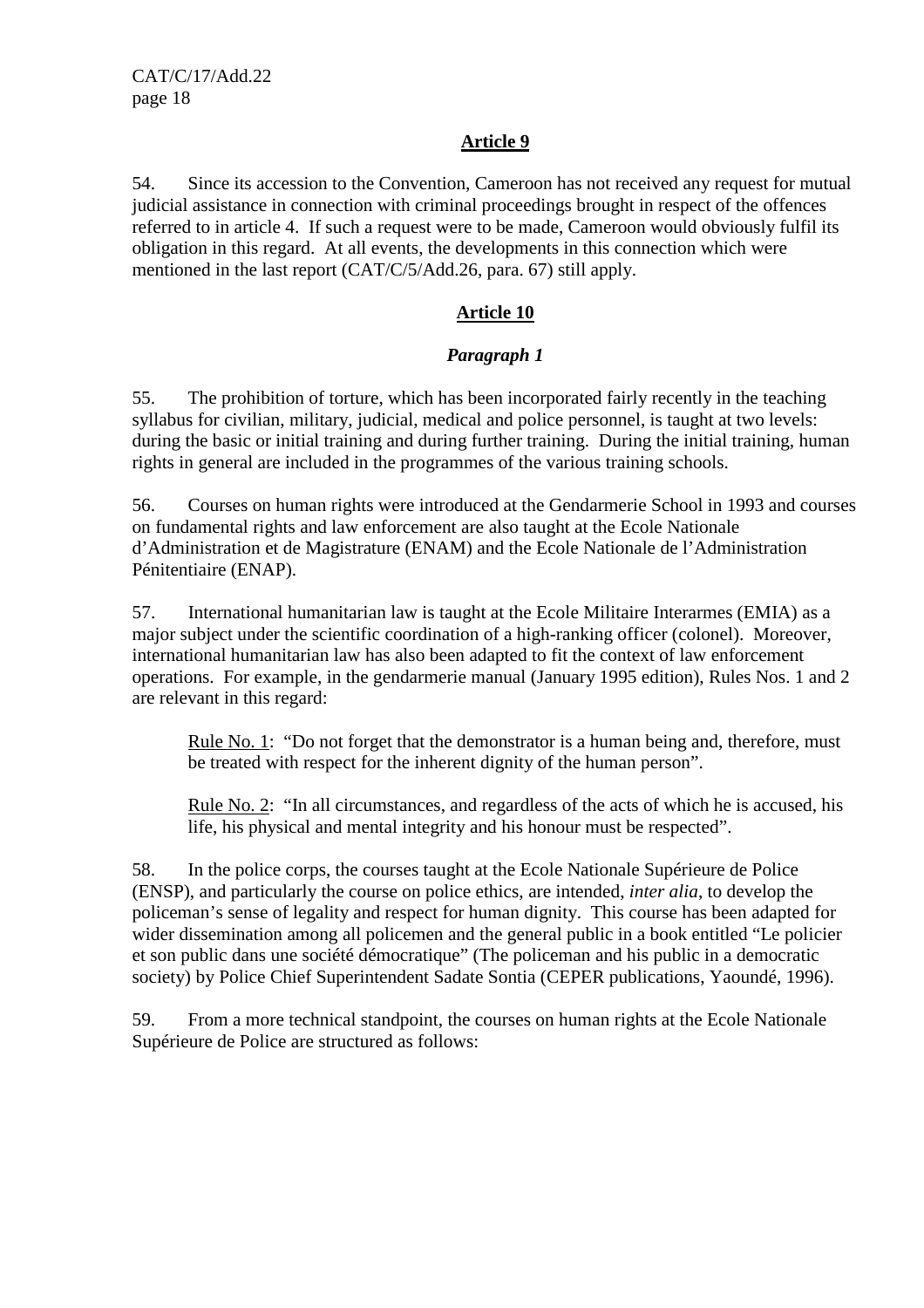#### I. Definitions

- (a) Democratic State governed by the rule of law;
- (b) Democratic culture;
- (c) Despotic State/police State;
- (d) Gendarme State/interventionist State;
- (e) Human rights concepts;
- (f) Concepts of public freedoms.
- II. Importance of the study of human rights and freedoms
	- (a) In regard to the traditional tasks of the public authorities;
	- (b) In regard to the imperatives of the rule of law;
	- (c) Executive authority and the police in the face of rights and freedoms.
- III. Historical overview of human rights and freedoms
	- Internal law and international law;
	- − International protection of human rights and freedoms;
	- Universal texts:
	- − The Convention against Torture;
	- − Protection of human rights in international conventions;
	- Protection of human rights and freedoms in Africa (African Charter on Human and Peoples' Rights);
	- − International humanitarian law.

60. The programmes of the Faculty of Medicine and the paramedical schools are designed in such a way as to develop, among other aptitudes, the future practitioner's humanitarian attitude. To this end, from the first academic year, the subjects of sociology, psychology, communication, demography, genetics, legislation and health education are taught with a view to providing students with a humanitarian background and developing their respect for ethics and socio-cultural values, as well as their awareness of health economics. During the second year, and in fields of medical specialization, courses in ethics, deontology, forensic medicine, occupational medicine, mental health and public health are taught at various levels.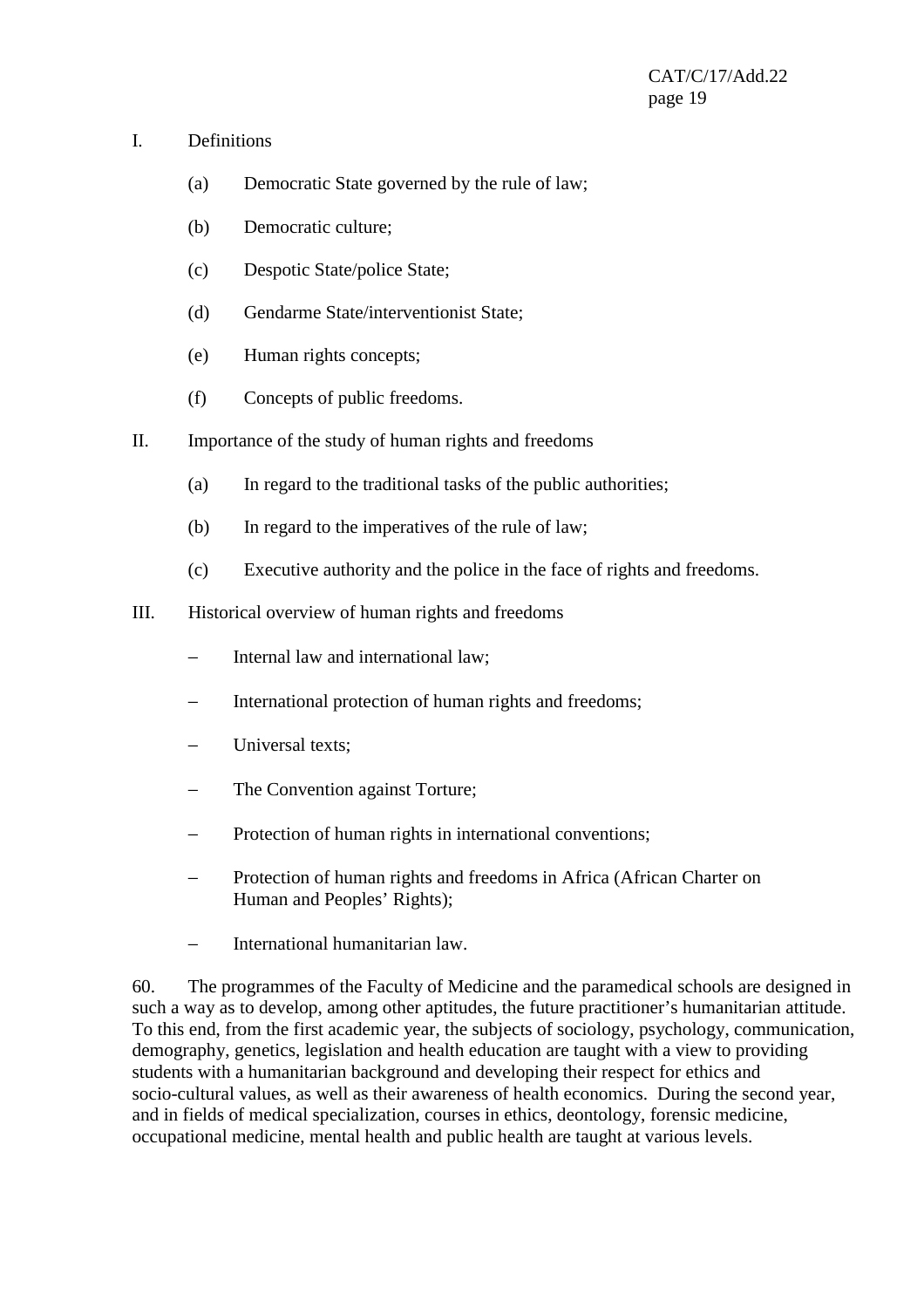61. In general, the programmes designed at the time when the Faculty was opened in 1969 were restructured during the 1992 and 1993 reforms. With regard to ethics, they comprise:

- − the history of modern genetics;
- − the hopes engendered by genetics;
- − the limits that genetic research should not overstep;
- − the rights of sick persons;
- − medical responsibility;
- − medically assisted procreation;
- − donation of organs;
- − the code of ethics;
- − the Hippocratic oath;
- − international declarations and recommendations;
- − bioethics;
- − universal morality.

62. In fields of paediatric specialization, emphasis is placed on the Convention on the Rights of the Child of 1989 and the World Declaration on the Survival, Protection and Development of Children of 30 September 1990. The programmes of the paramedical schools also include courses in ethics and deontology which are adapted to the profession.

63. Within the Faculty of Medicine, any misbehaviour which leads to human suffering, at any level whatsoever, is regarded as a serious breach of discipline. Further training courses and seminars on human rights are organized in police and gendarmerie units.

64. In the latter corps, for example, weekly training sessions are organized in the units. During these courses (technical aptitude certificate 1, technical aptitude certificate 2, technical aptitude certificate 3, weapons training diploma 1 and weapons training diploma 2), the time allocated to instruction in human rights varies in accordance with the length of the courses, amounting to 19 hours for 3-month courses and 29 hours for 6-month courses. Personnel below the rank of officer also receive this training in their respective units.

65. During the periods in question, seminars were also organized by the National Committee on Human Rights and Freedoms for its own members and law enforcement personnel. These included: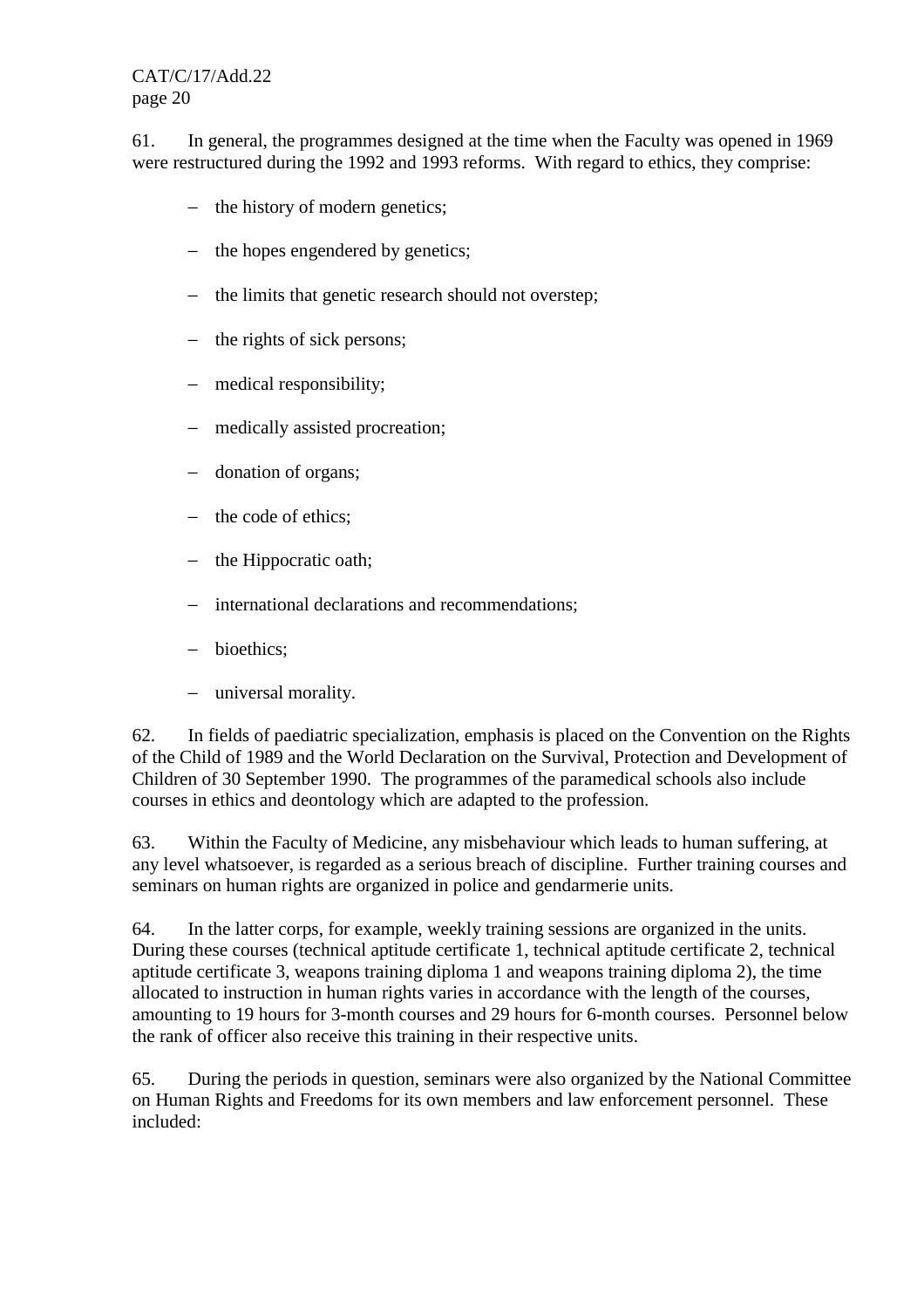(a) A seminar held at Yaoundé from 21 to 24 September 1993 with support from the United Nations Centre for Human Rights.

(b) Four seminars on human rights for administrative and law enforcement personnel, scheduled as follows during the periods in question: at Yaoundé (25-27 July 1994), at Bamenda (27-31 March 1995), at Douala (5-8 December 1995) and at Buéa (7-10 May 1996).

(c) A seminar on human rights for jurists (magistrates, lawyers, etc.) held at Mbalmayo from 9 to 12 January 1996.

(d) A conference of African national human rights institutions, held at Yaoundé from 5 to 7 February 1996.

It should be noted that torture was dealt with, either directly or indirectly, during all those seminars and the conference.

### *Paragraph 2*

66. As already mentioned in connection with the developments relating to article 2 of the Convention, the prohibition of torture is clearly implied in the reminders of the legislative and treaty provisions, as well as the directives given to the personnel referred to in the above paragraphs.

### **Article 11**

67. The provisions of article 11 are implemented through the hierarchical control of each official body concerned by the Convention, through judicial control and through the control exercised by the National Committee on Human Rights and Freedoms.

68. In other respects, the information provided in the last report (CAT/C/5/Add.16, para. 70), still applies even though, due to the lack of financial resources, the prison supervisory commissions were unable to meet and, therefore, could not carry out their task.

### **Article 12**

69. Impartial inquiries were opened when acts of torture or its equivalent were committed. They often led to the conviction of the accused, as can be seen from the decisions cited in connection with the developments relating to article 2, paragraphs 1, 2 and 3, of the Convention (see paras. 9-40 above).

### **Articles 13 and 14**

70. No developments have been noted since the submission of the last report (CAT/C/5/Add.26, paras. 74-82).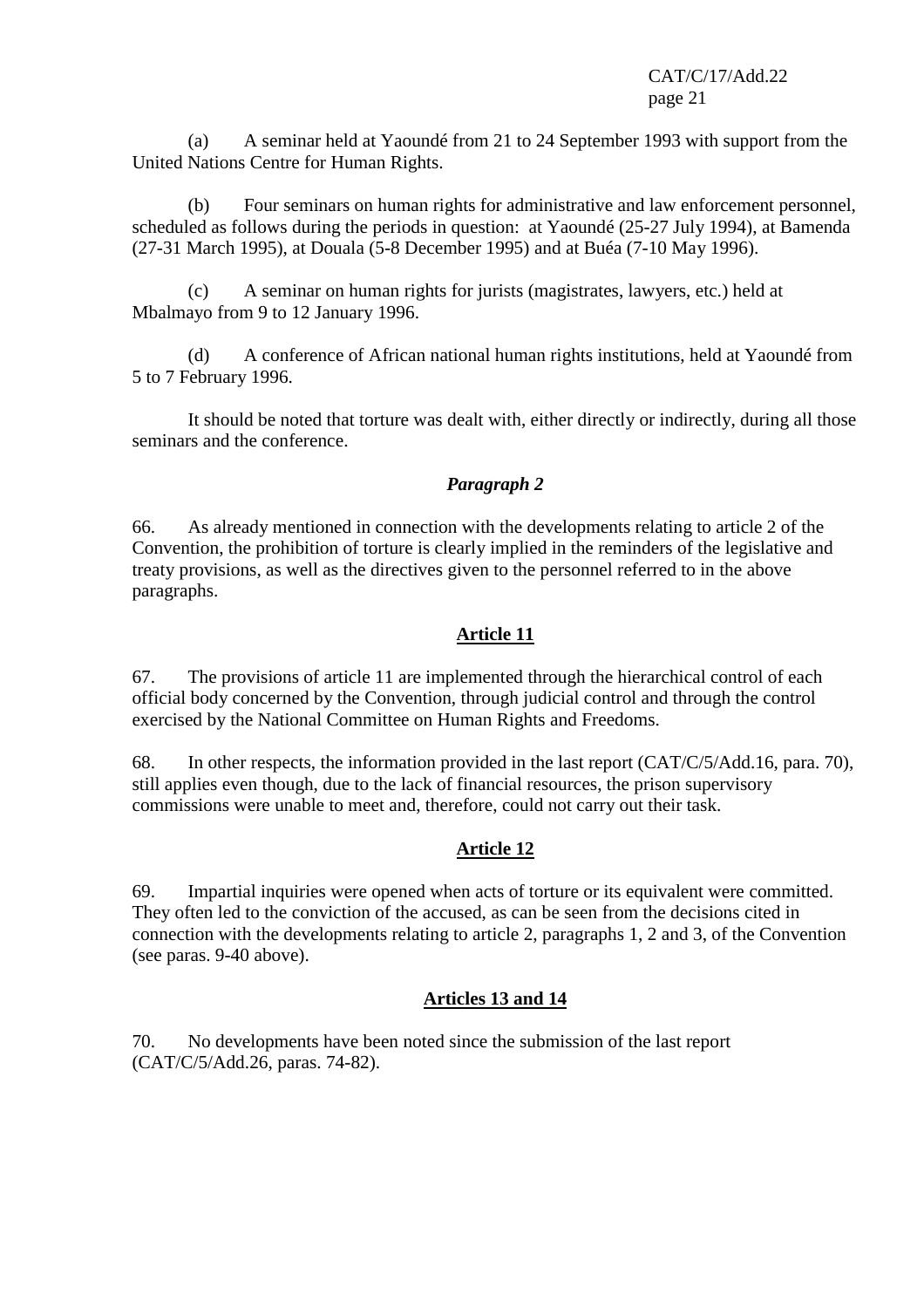# **Article 15**

71. Although it is regrettable that, at the present time, Cameroon's internal legislation lacks a specific provision concerning the inadmissibility of evidence obtained through the use of torture, Cameroonian defendants can nevertheless benefit from that rule. In fact, since Cameroon ratified the International Covenant on Civil and Political Rights of 1966 on 27 June 1984, it would be in their interest to invoke article 14, paragraph 3 (g), of the Covenant, under the terms of which: "In the determination of any criminal charge against him, everyone shall be entitled to the following minimum guarantees, in full equality: … not to be compelled to testify against himself or to confess guilt".

72. In the view of the Cameroonian Government, although the Constitution of 2 June 1972 is silent in this connection, sovereign Cameroon has always been a monistic State in regard to the primacy of international law. This is clearly implied by article 2 of Act No. 65/LF/24 of 12 November 1965 promulgating the Penal Code, which stipulates that "the rules of international law and treaties that have been duly promulgated and published shall prevail over this Code and any penal provision".

73. Article 40 of the Constitution of 4 March 1960 affirmed the principle of this primacy in the following terms: "From the time of their publication, treaties or agreements that have been duly ratified or approved shall prevail over the laws, subject to the application of each agreement or treaty by the other party". This provision reappeared, very appropriately, in the revised Constitution of 18 January 1996, article 45 of which reproduces the above-mentioned article 40 word for word. Moreover, since the aforementioned provision of the Covenant is directly applicable, an internal bridging law does not seem to be indispensable for its implementation.

### **Article 16**

74. Prior to the inclusion, in 1997, of an article 132 bis entitled "Torture" in the Penal Code, the penal provisions referred to in connection with the developments relating to articles 1 (see paras. 7 and 8) and 4 (see paras. 46-50) of the Convention constituted the juridical basis for the implementation of this article.

### **PART II**

#### *Additional information requested by the Committee following its consideration of the supplementary report of 25 April 1991*

75. During their consideration of the supplementary report submitted on 25 April 1991 (CAT/C/5/Add.26), the members of the Committee made recommendations to the Cameroonian Government and requested clarifications concerning various points mentioned in that report (see the summary record of the 102nd meeting of the Committee, CAT/C/SR.102 of 25 November 1991). The following information aims to provide, as far as possible, the requisite clarifications.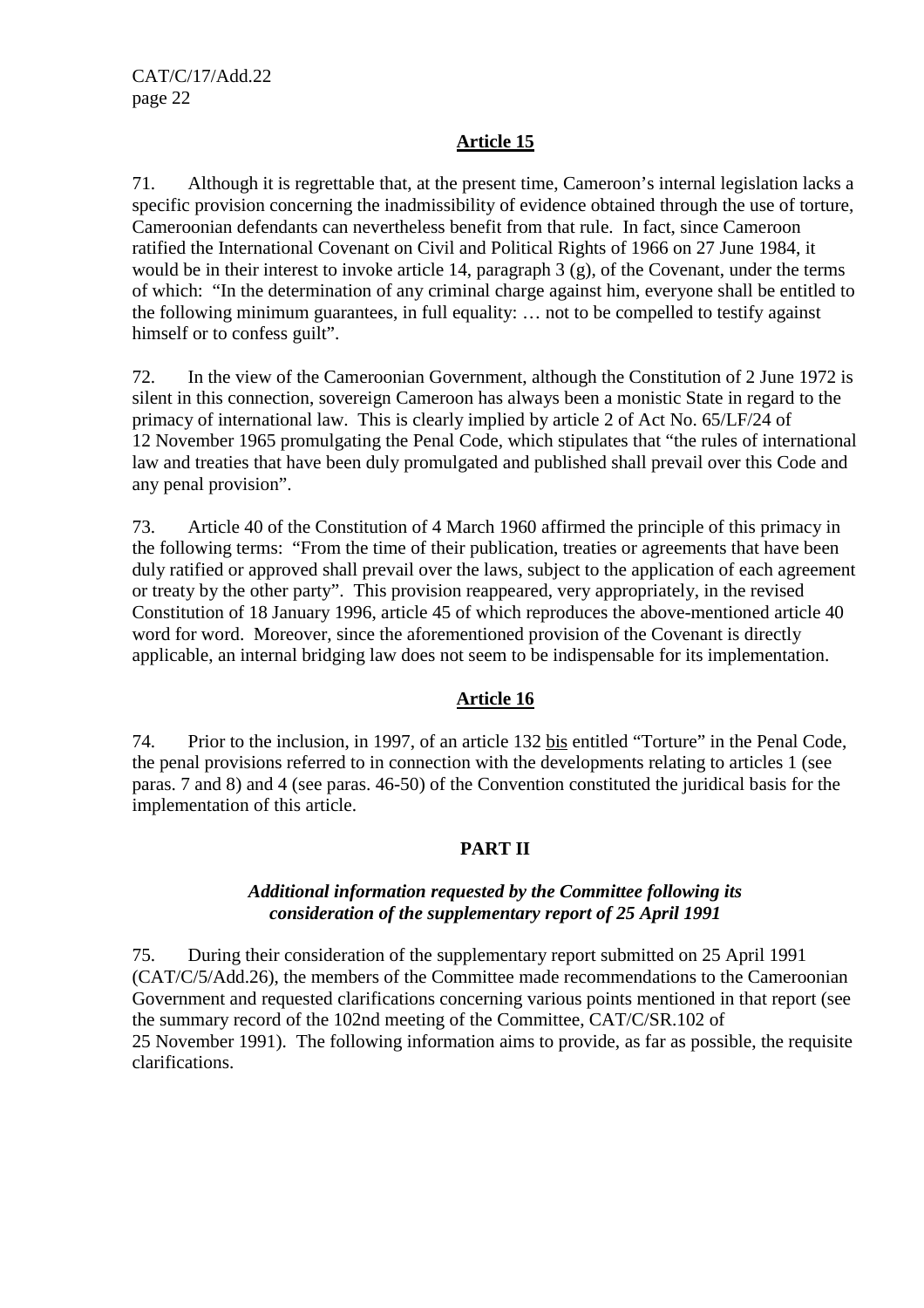#### **I. Period of time between two interrogations, presence of a lawyer during interrogations and medical examination of the suspect by an independent physician (para. 5 of the summary record)**

76. The work of the Commission on Penal Legislation established by Decree No. 73/182 of 25 April 1973 produced a preliminary draft code of criminal procedure incorporating the established procedural practices of the "common law" and the French legal system. Being a compromise between two concepts of law, it anticipates the democratic and liberal evolution of Cameroon. Three major innovations are worthy of mention: the period of time between two interrogations, the presence of a lawyer from the time of placement in police custody and medical examination by an independent physician before and on the termination of that measure.

77. The period of time between two interrogations. Article 123 of that preliminary draft stipulates that the suspect should be granted a reasonable period of time to rest between two interrogations. Article 125 further stipulates that the criminal investigation officer should also mention, in his report, the duration of the rest periods between the interrogations which the suspect underwent.

78. The presence of a lawyer from the beginning of the police investigation. Paragraph 3 of that text stipulates that "the person held in police custody may be visited by his lawyer and his family at any time during working hours". This provision should be viewed in conjunction with that contained in article 37, which stipulates that "every person under arrest should be provided with every facility to obtain legal advice, to seek means to ensure his defence and to make arrangements to obtain bail or secure his release".

79. Medical examinations. Article 124 likewise stipulates that: "The person held in police custody may be examined, at any time during the period of police custody, by a physician officially assigned for that purpose by the public prosecutor. The said physician may be assisted by another chosen and paid by the person held in police custody. The prosecutor may demand such examination *ex officio* or at the request of the person concerned, his lawyer or a member of his family and shall ensure that the examination is carried out within 24 hours from the time of such request. On the termination of the police custody, a medical examination of the person held in custody shall be carried out if he requests it either directly or through his legal counsel or his family. This examination shall be carried out by a physician of his choosing at his expense. In every case, he shall be informed of this option".

### **II. Practice of isolation or solitary confinement of the accused (para. 5 of the summary record)**

80. The technical term used to designate this isolation is "detention incommunicado". The examining magistrate may order this measure in regard to an accused detainee. It results from a combination of article 613, paragraph 2, of the Code of Criminal Investigation and article 7 of the Decree of 26 February 1931 under which some provisions of the Acts of 8 December 1897 and 22 March 1921 concerning pre-trial investigation were extended to the mandated territories of Togo and Cameroon.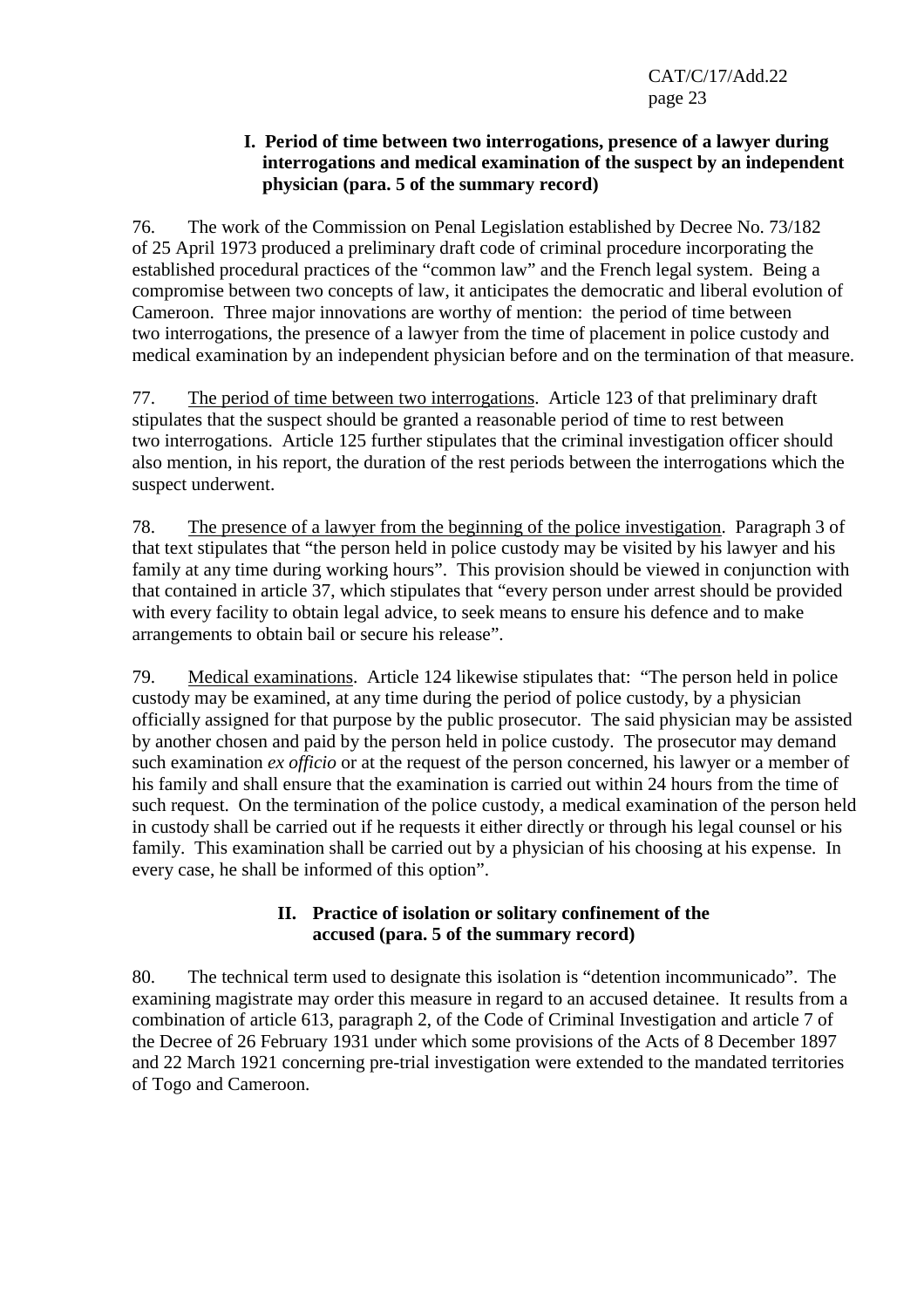#### 81. These texts stipulated as follows:

#### (a) *Article 613 of the Code of Criminal Investigation*:

"When the examining magistrate feels that it is necessary to place an accused person in incommunicado detention, he may do so only under the terms of an order, which shall be transcribed in the prison register, and only for a renewable period of 10 days. The public prosecutor shall be informed thereof."

### (b) *Article 7 of the Decree of 26 February 1931*:

"When the examining magistrate feels that it is necessary to place an accused person in incommunicado detention, he may do so only for a period of 10 days, which he may extend for a further period of only 10 days. This prohibition of communication shall in no case apply to the legal counsel of the accused."

It is noteworthy that this is a measure which the examining magistrate may order in the interests of the judicial investigation but which safeguards the rights of defence, since the prohibition does not extend to the legal counsel of the accused.

### **III. Meaning of the expression "to use force" in article 137 of Decree No. 60/280 of 31 December 1960 concerning the gendarmerie (para. 7 of the summary record)**

82. Article 137 of Decree No. 60/280, concerning the gendarmerie, prescribes the following substantive security measures and formalities applicable to all transfers:

"Military escort officers must take the measures needed to prevent the escape of prisoners. Any unnecessary severity is expressly prohibited.

The law prohibits any individual, and in particular agents of the armed forces, from causing persons under arrest to be subjected to ill-treatment or abuse, or from using any violence against those persons, provided that there is no resistance or rebellion in which case only they are authorized to use force to defend themselves against assault upon them during the exercise of their duties."

83. From the juridical standpoint, the expression "to use force" refers to the concepts of legitimate self-defence and provocation for which provision is made in articles 84 and 85 of the Cameroonian Penal Code, which stipulate as follows:

### (a) *Article 84 of the Penal Code*

"1. Responsibility cannot arise from an act necessitated by an immediate need to defend oneself or others, or a right pertaining to oneself or others, against illegitimate attack, provided that the defence is proportionate to the gravity of the attack.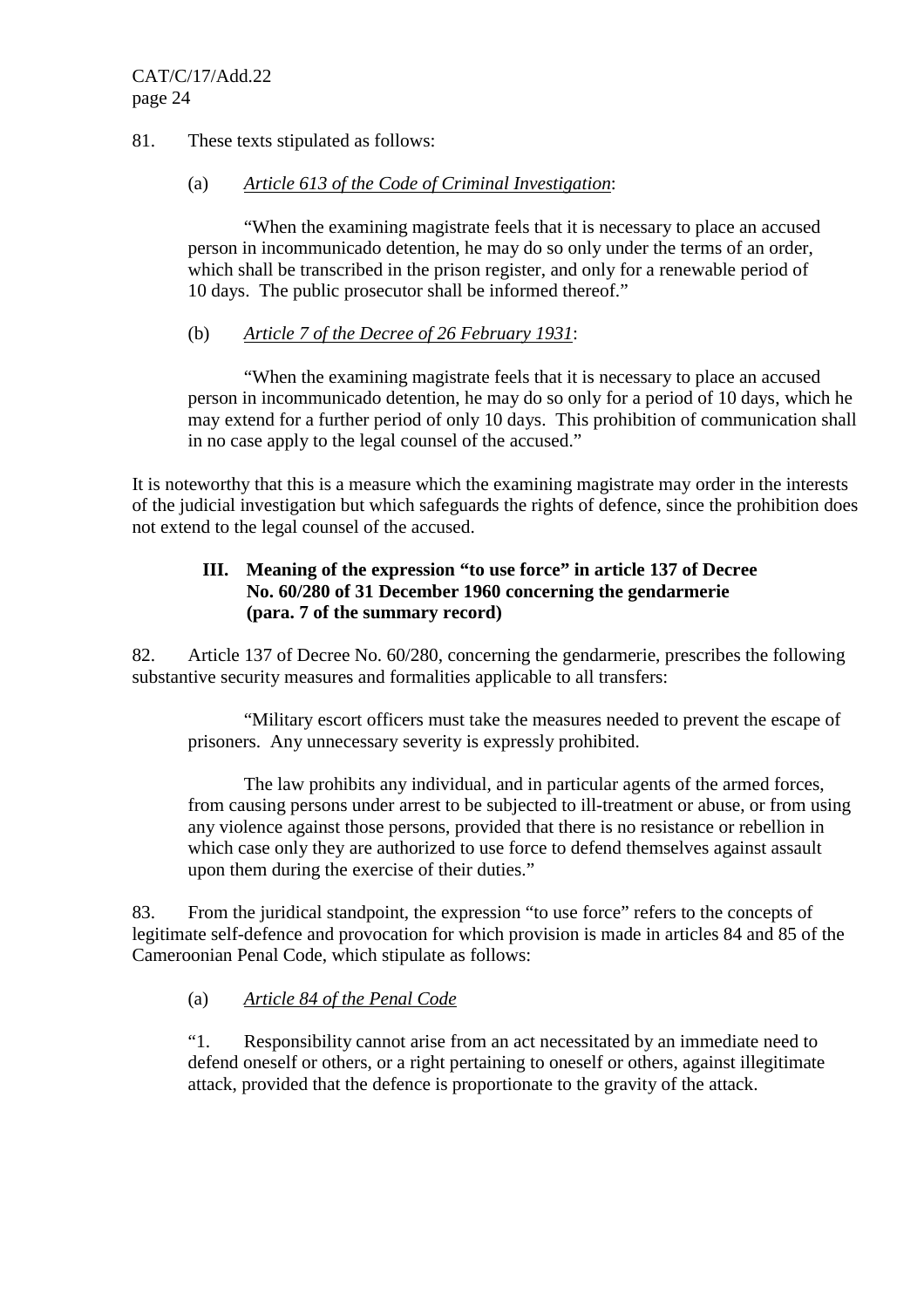2. There is always a proper proportionality between the homicide and the attack giving cause to fear either death, serious injuries such as those referred to in this Code, rape or sodomy."

# (b) *Article 85 of the Penal Code*

"1. Anyone who commits an offence that is directly provoked by an illegitimate act on the part of another against himself or, in his presence, against his spouse, his descendant or ascendant, his brother or sister, his master or his servant or a minor or incapacitated person in his custody shall benefit from a mitigating circumstance, provided that the reaction is not disproportionate to the provocation.

2. Homicide, as well as injury, shall be excusable if provoked by blows or serious acts of violence against persons.

3. They shall also be excusable if committed by a husband or wife against his or her spouse or the latter's lover discovered, *in flagrante delicto*, in an act of adultery.

4. The offence shall be excusable only if the provocation was such as to deprive a normal person of his self-control."

84. In the light of these two articles, the expression "to use force" in effect constitutes a response to the unforeseeable potential behaviour of any individual being transferred who might attempt, in one way or another, to elude the guard or surveillance under which he is placed. The judge hearing the case is competent to assess the proportionality between the force used (physical force, firearm, etc.) and the magnitude or gravity of the assault committed against the military escort.

### **IV. Number of cases of compensation of victims of torture (para. 9 of the summary record)**

85. Since torture, as such, was not punishable in Cameroon during the periods in question, the Cameroonian Government is unable to quote figures concerning the number of cases of compensation of victims of torture. However, within the context of the offences equivalent to torture to which reference is made in paragraphs 8, 37 and 46-50 of this report, victims who brought civil actions were normally compensated following the criminal conviction of the parties accused.

### **V. Guarantees provided for persons held in police custody (para. 44 of the summary record)**

86. Once they have been adopted, the guarantees referred to in paragraphs 76-79 above should allay the Committee's concerns regarding better protection of the person held in police custody against abuses of power or ill-treatment. This protection will be further strengthened by the following provisions of the preliminary draft code of criminal procedure: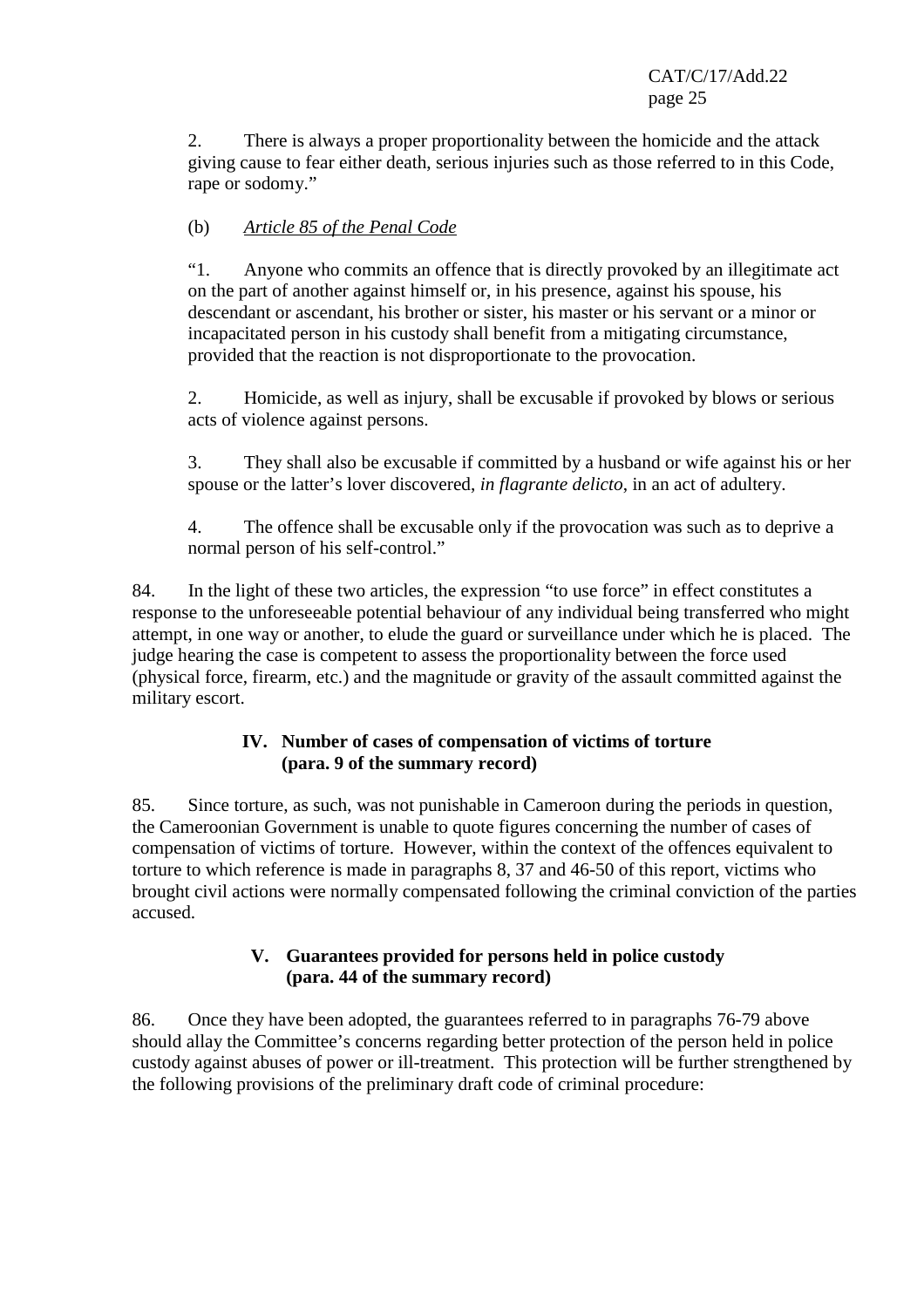(a) *Article* 119:

"1. No one having a known place of domicile may be subjected to police custody except in the event of the commission of a crime in respect of which there is cogent and concordant evidence against him.

2. However, if the criminal investigation officer believes that, for the purposes of the preliminary investigations, it would be appropriate to place the suspect in police custody, he must be explicitly authorized to do so by the public prosecutor. This authorization must be mentioned in his report."

(b) *Article 120:*

"1. (a) If the criminal investigation officer is considering placing a suspect in police custody, the latter must be explicitly notified of the suspicion hanging over him and must be invited to give any explanations that might be helpful;

(b) These formalities must be mentioned in the report.

2. (a) The duration of police custody must not exceed 48 hours;

(b) This time limit may be extended for a further period of 48 hours, renewable in exceptional circumstances not more than twice, with written authorization from the public prosecutor;

(c) Each extension must be substantiated.

3. The time limit for police custody may in no circumstances be extended for the sole purpose of enabling a witness to be heard.

4. (a) Police custody may not be ordered on Saturdays, Sundays or public holidays except in the case of a serious offence or when the offender is apprehended *in flagrante delicto*.

(b) However, if police custody begins on Friday or on the day before a public holiday, it may be extended on the conditions stipulated in the preceding paragraph."

(c) *Article 121:*

"1. Notwithstanding the provisions of article 118 (2), the time limit for police custody shall be determined in the light of the distance between the place of arrest and the police or gendarmerie premises in which the person concerned is to be held in police custody;

2. The extension shall be at the rate of 24 hours per 50 kilometres;

3. Mention thereof shall be made in the arrest report."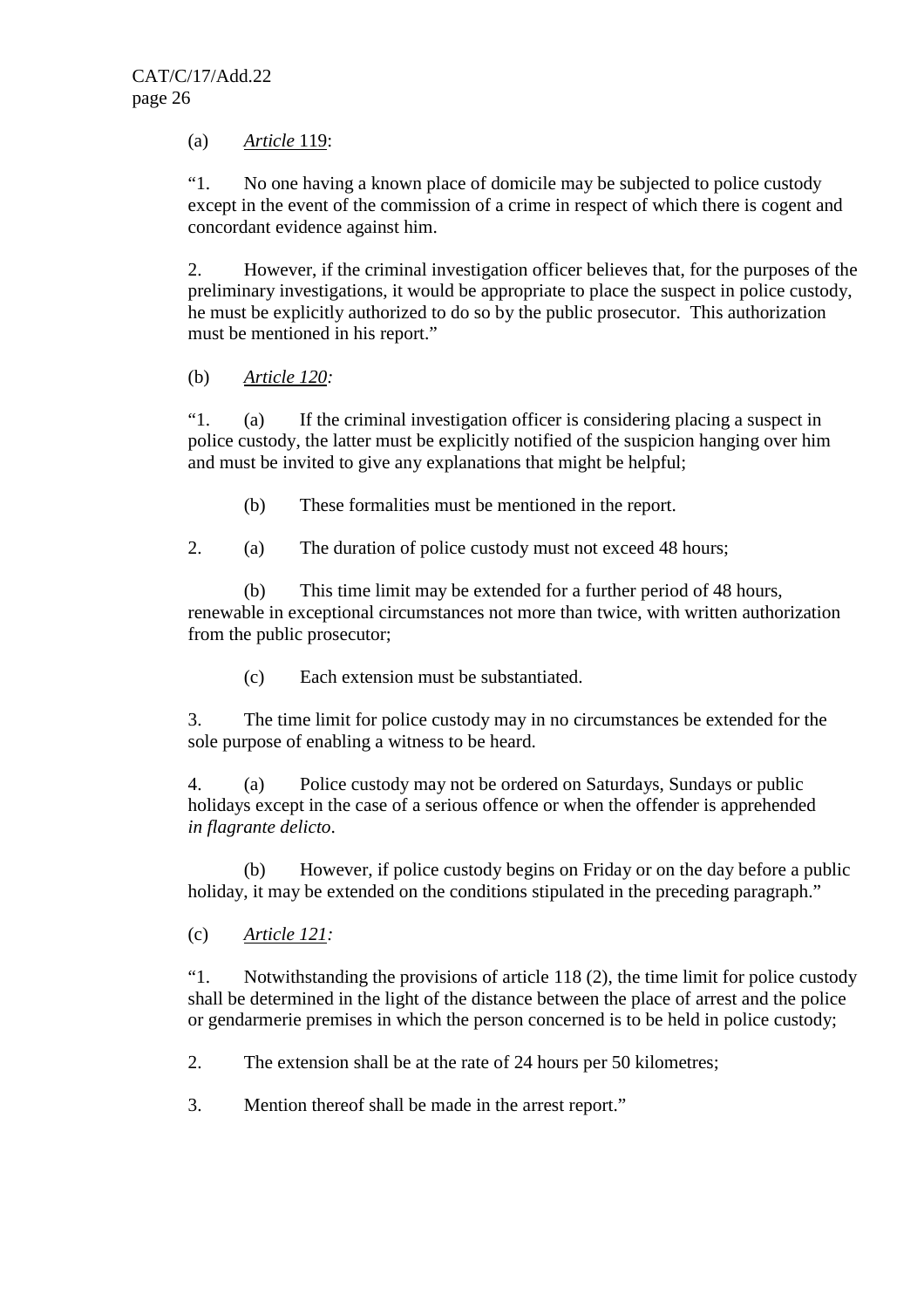### (d) *Article 122*:

"The time limit for police custody shall begin from the time when the suspect presents himself at, or is brought to, the police station or gendarmerie post. The said time shall be mentioned in the register and the deposition."

### **VI. The Committee's recommendation that administrative detention should be governed by a law guaranteeing the detainee the same rights as any person deprived of his freedom in connection with judicial proceedings (para. 45 of the summary record)**

87. In addition to the proceedings in respect of unlawful detention that can be brought before an administrative court, under the terms of article 9 of Ordinance No. 72/6 of 26 August 1972 regulating the organization of the Supreme Court, in order to secure annulment of the administrative order for his detention the detainee may seek the intervention of a judge to order his immediate release.

88. This guarantee is embodied in the new article 16 (d) of Ordinance No. 72/4 of 26 August 1972 concerning the organization of the judiciary, as amended by Act No. 89/019 of 29 December 1989, which stipulates that: "The court of major jurisdiction shall be competent to hear petitions for immediate release submitted by, or on behalf of, a prisoner or detainee when the said petitions are based on an alleged procedural flaw or the lack of a detention order."

89. Article 16 is a Cameroonian application of habeas corpus, which is well known in Anglo-Saxon law. It is generally valid, even though some hold the opinion that the sacrosanct rule of the separation of powers between the administrative authorities and the judicial authorities precludes appraisal by the latter of action taken by the former. The Court of Major Jurisdiction at Yaoundé, supported by the Central Court of Appeal, applied the rule laid down in that article to a case of administrative detention (case of Jean-Pierre Kamga and Léandre Djino; judgement No. 648/crim of 20 September 1991 confirmed by Decision No. 51/crim of 14 December 1993, unpublished). This position was reaffirmed in the case of Jean-Pierre Saah (Court of Major Jurisdiction at Yaoundé; judgement No. 104/crim of 26 January 1996, unpublished).

### **VII. The need to investigate alleged cases of torture (para. 47 of the summary record)**

90. The Cameroonian Government has taken due note of the Committee's recommendation and is firmly resolved to honour this treaty obligation.

### **VIII. Conditions of detention in prisons (para. 48 of the summary record)**

91. The developments referred to in this report (paras. 27-34) concerning article 2, paragraph 1, of the Convention clearly indicate the Cameroonian Government's determination to undertaken a careful study of conditions of detention in prisons. With regard to the departmental prison supervisory commissions, their work is impeded much more by the lack of financial resources than by laxity.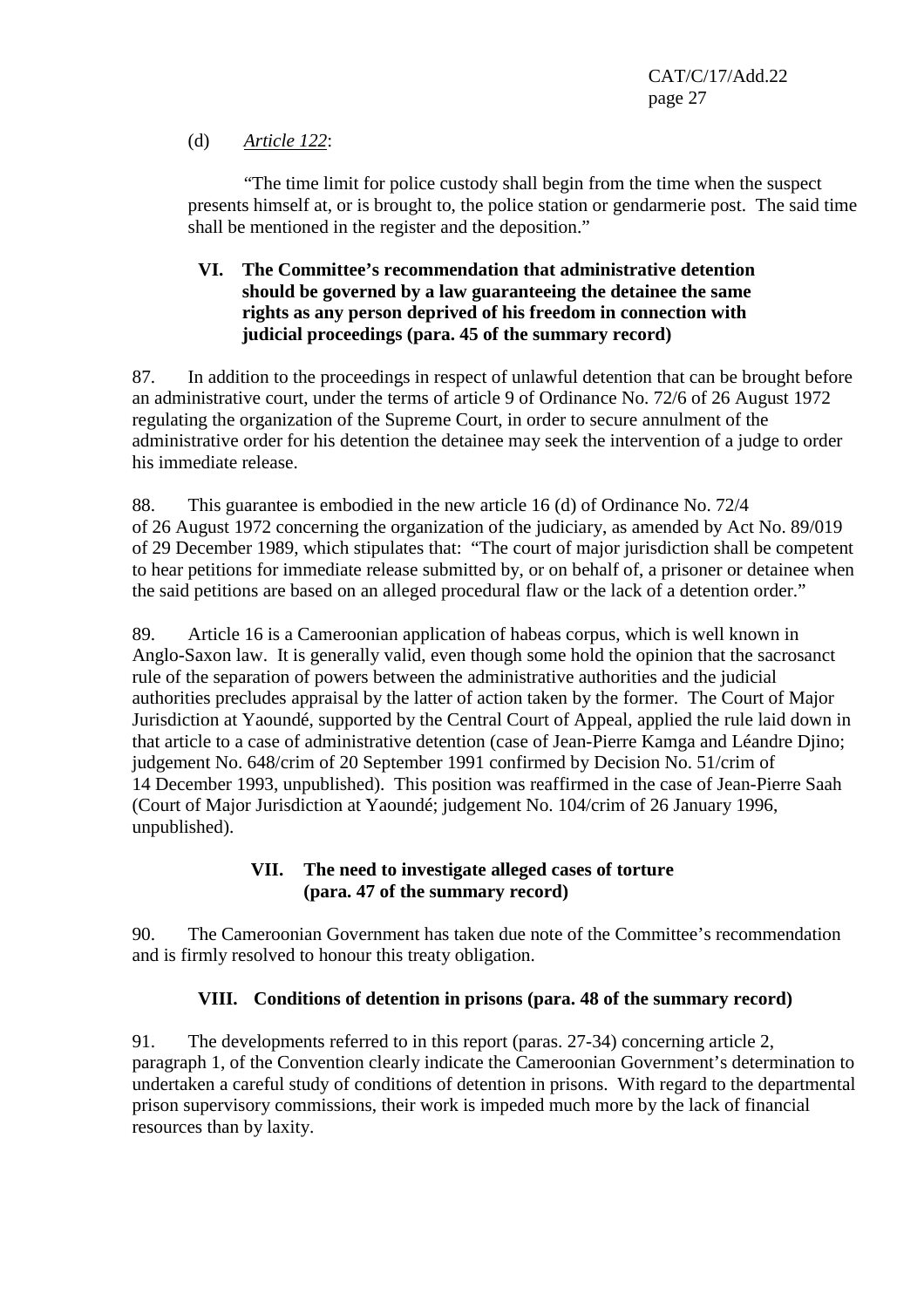## **IX. Deficiencies in Cameroonian legislation (para. 55 of the summary record)**

92. It should be noted that, since 1990, Cameroon has been resolutely engaged in the process of establishing a democratic society governed by the rule of law. Like any process, its progress may be affected by increases or decreases in pace, dictated by social or mental reactions, even though it remains on course. Regulatory work has been carried out in preparation for the envisaged legislative evolution, as has been shown throughout this report and particularly in regard to the developments relating to article 2 of the Convention.

93. The Constitutional Statute of 1996, is the focal, if not the culminating, point in that process. Having clarified the status of international humanitarian law in the internal juridical system, it now enables the domestic legislature to promulgate introductory acts that are in conformity with that status. The Acts of 10 January 1997, to which reference was made in paragraph 16 and which incorporated the term "torture" in the Cameroonian juridical vocabulary and established the overall competence of the Cameroonian courts in that matter, were a direct continuation of that process.